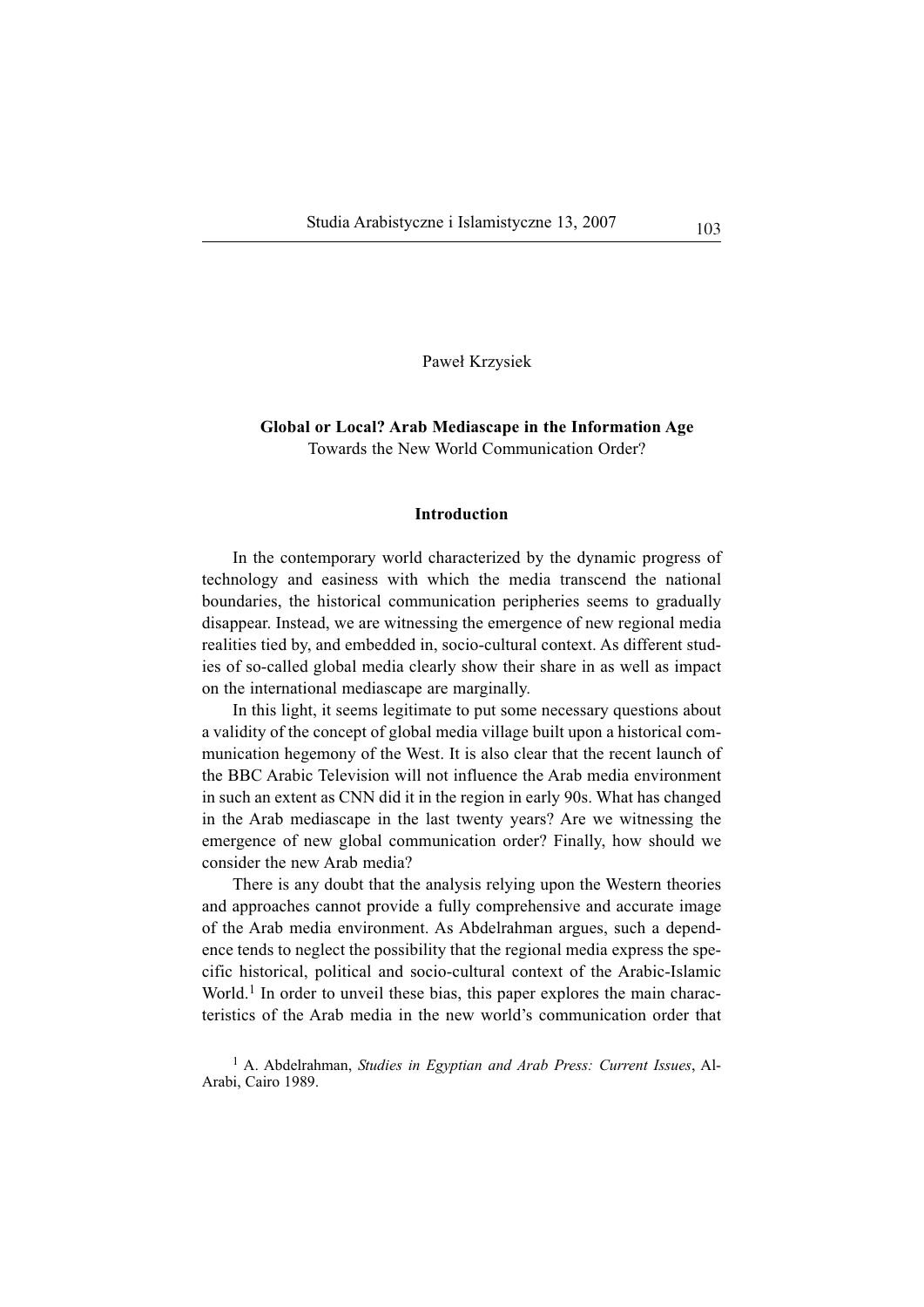Iskandar describes as a post-taxonomic era in media studies.<sup>2</sup> The communication environment in every part in the world have to face the pressures coming from 'globalization'. Nevertheless, we also have to be aware of the fact that these processes cannot be limited only to an abstract term of 'globalization' that includes the multiplicity of meanings. Neither can it be contained within the simple dichotomy of global and local. Instead, the new regional markets exceeding beyond the Western hegemony in communication field should be taken into particular consideration.

One of the most evident examples related to these new regional realities can be found in the Arab media pattern. As this paper explore in the first section, this particular mediascape has to be seen as a product of specific context of a highly politicized region that results in structural and economic characteristic of media institutions. In the second section, based on the revised concept of commonness in the Arab world, it will be explained how the notion of transnational identity affects the regional media. Finally, in order to understand the changes in international mediascape, following the discussion that has remerged recently in media scholarship, this study will question what is truly global about the Arab media.

### **1. Media within the context: Exploring the background**

It is hard to understand the Arab mediascape without going deeper into the contexts that surround and permeate this environment. An accurate analysis of this sphere should confront the normative assumptions of media functioning with a particular reality in which they operate. As Anabelle Sreberny remarks, an effective approach in Arab media studies should first of all explore the competing pressures of conservatism, tradition, cultural maintenance and "other pressures towards change and modernization which exist within every society and are pronounced across the regions".<sup>3</sup> This issue has been formulated in similar way by Marwan Kraidy and Joe Khalil. According to scholars, a balanced analysis of the Arab media sphere is needed particularly within highly politicized context of Middle Eastern governance, tense relations between Arab and Western World, and within

<sup>2</sup> A. Iskandar, *Lines in the Sand: Problematizing Arab Media in the Post-Taxonomic Era*, arabmediasociety.com, May 2007.

<sup>3</sup> A. Sreberny, *Mediated culture in the Middle East: diffusion, democracy, difficulties*, "Gazette: The International Journal of Mass Communication Studies" 63 (2-3), 2001, p. 101.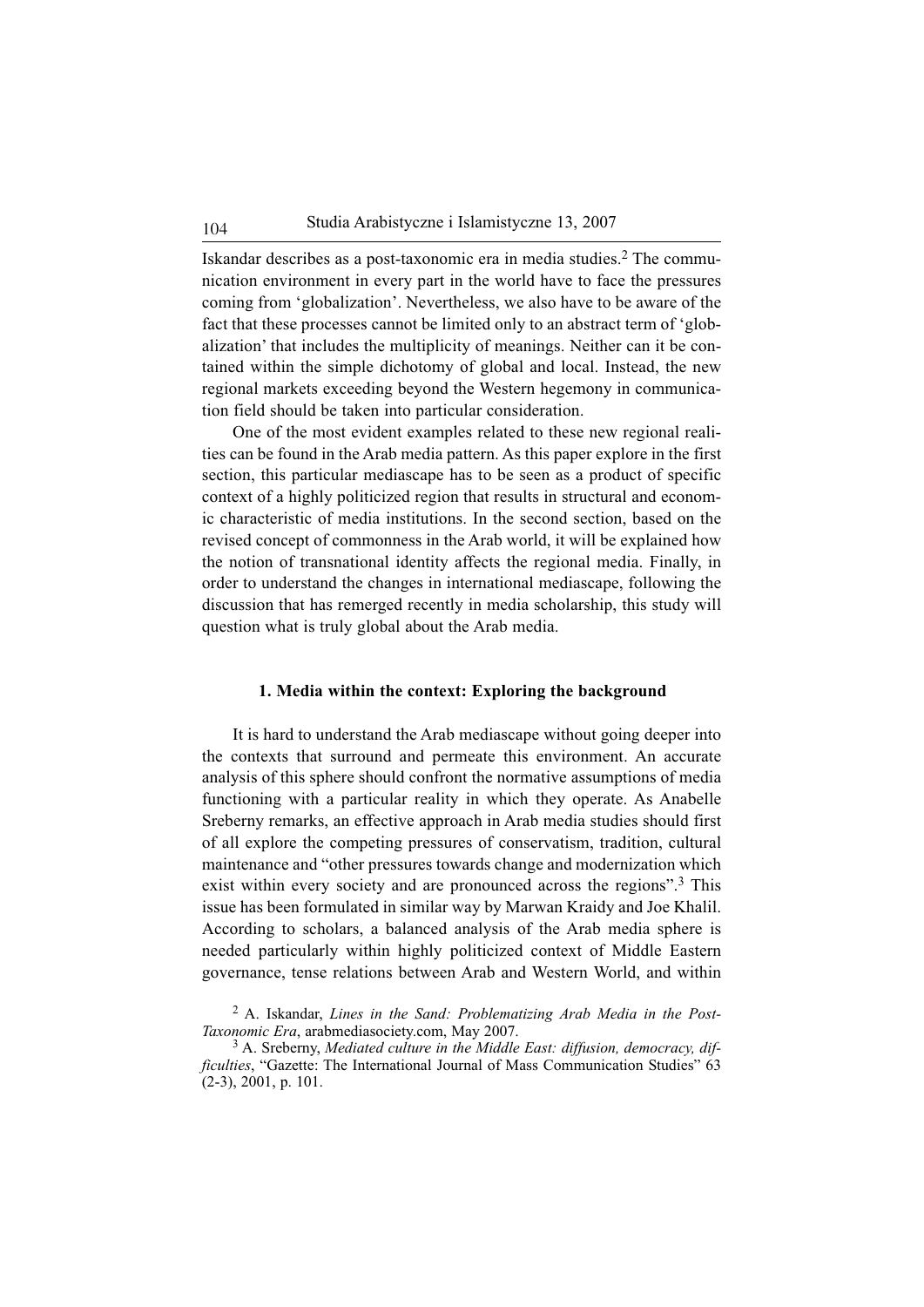the terrorism reducing the space for dialogue.<sup>4</sup> Following these suggestions, it is legitimate to claim that the Arab media need to be analysed: as institutions that may contribute to national and transnational processes of political liberalization and democratization (even if this approach needs to be revised in order to be taken into more careful consideration); as potential agents of national and regional solidarity, of cultural convergence and of social transformation; and finally, as actors within wider processes of economic globalization, market expansion and rationalization of employment and labour relations".<sup>5</sup>

Moreover, such analysis also require a particular awareness of the regional complexity and existence of many different kinds of variables, mixed legacies, influences and discrepancies. Abu Bakr et al. divide for instance the region in three communities based on geopolitical assumptions. According to scholars, the Arab World contains: the North Africa subregion (Libya, Algeria, Morocco and Tunisia), the Nile Valley region (Egypt and Sudan); and Asian-Arab countries known as the Levant (Syria, Lebanon, Jordan, Palestine, the Gulf and the Arabian Peninsula).<sup>6</sup> As Alterman observes, between these countries there are great disparities in many different aspects: from illiteracy level, demographics and ethnic composition of society, to forms of political and economic system.<sup>7</sup> The Arab World is also a region of a hugely disparate economic status including the countries with the highest GNP in the world like United Arab Emirates and Kuwait, and those with among the lowest, like Yemen. Finally, this diversity results from different political and economic tradition in which republican revolutions in Iraq, Syria and Egypt in 1950s highly contrast with stable and resilient to turbulent changes autocratic monarchies in Saudi Arabia, UAE, and Kuwait.<sup>8</sup>

These remarks points out the need of new approach. It seems thus necessary, as Nick Couldry suggests, to abandon the Western-biased approaches and turn to alternative theoretical paths able to take into account the par-

<sup>4</sup> M.M. Kraidy, J.F. Khalil, *The Middle East: Transnational Arab Television*, in L. Artz, and Y.R. Kamalipour (Eds), *The Media Globe: Trends in International Mass Media*, Rowman and Littlefield, New York 2006, p. 79.

<sup>6</sup> Y. Abu Bakr et al., *Development of communication in the Arab states - Needs and priorities*, UNESCO, Paris 1985.

<sup>7</sup> J. B. Alterman, *Transnational media and social change in the Arab world*, tbsjournal.com, Spring 1999.

<sup>8</sup> A. Sreberny, op.cit., p. 102.

<sup>5</sup> Ibidem, pp. 101-102.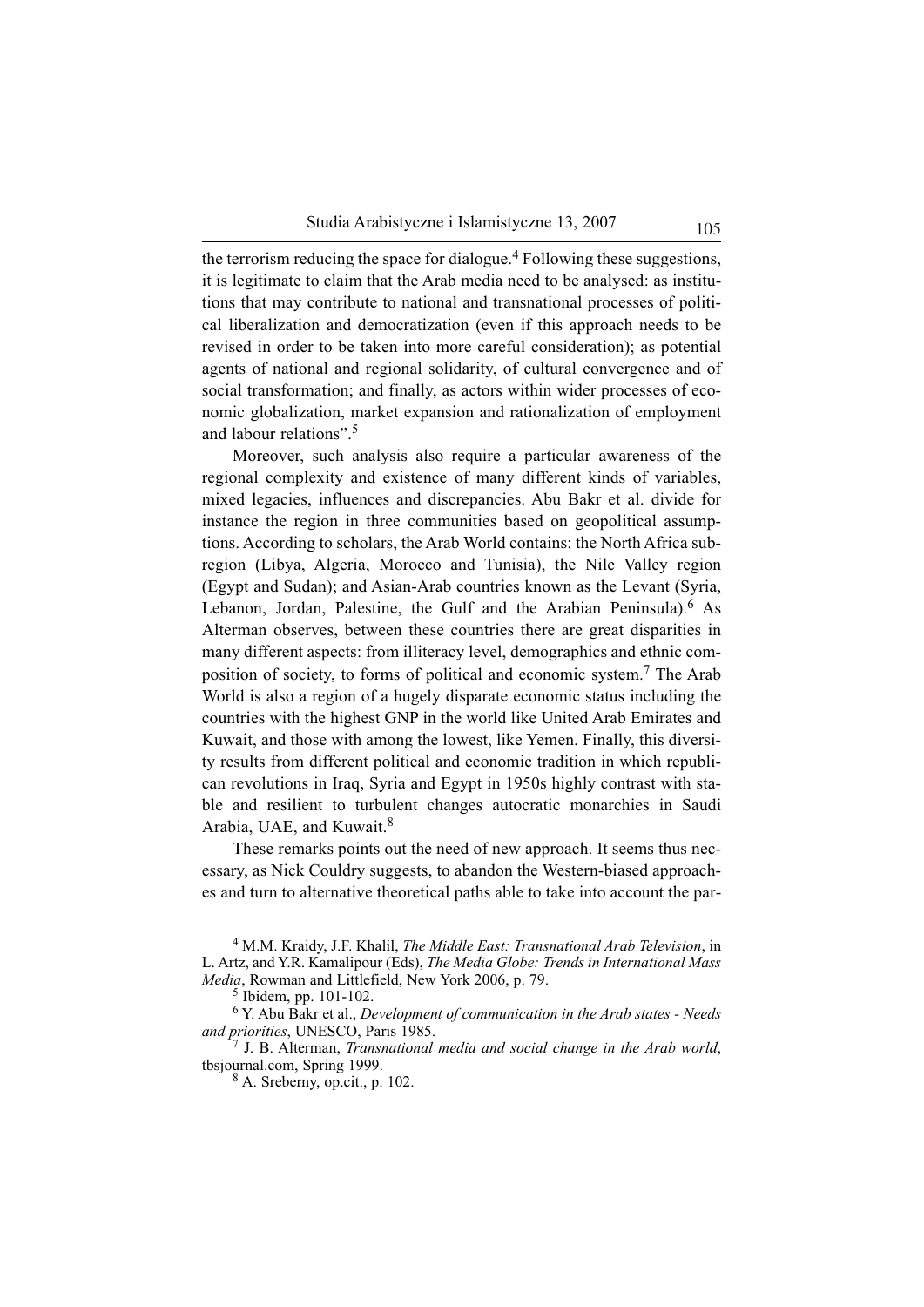ticularities of the Arab media and the Arab world. $9$  In this light, the Arab media should be explored according to critical paths in global media studies that "places communication within broader political economic and cultural processes and treats communication research as an inherently integrative exercise that cuts across disciplinary lines".<sup>10</sup> These studies has to put a strong emphasis on such issues as public sphere, meaning-making, identity formation and reinterpretation, telecommunication networks and information technologies, social development and modernization, economic production and community formation. They must also express what Kraidy calls 'critical transculturalism', a framework of different fields from cultural and media studies to economic and political science that puts dual focus on both structure and culture. <sup>11</sup>

Through more careful analysis of the context that interplay in, shape and affect the Arab media sphere<sup>12</sup>, in order to follow the changes in the Arab mediascape, this paper will look at this environment from different angles: political and economic to introduce its background; from socio-cultural, regional and global to explain its operational dimension.

## *Political context*

The political context of the relations occurring within the Arab mediascape is a key point in understanding these structures. Many scholars point out the particular interconnections between media and power in the Arab world. As Kirchner observes, a dynamics of changes in the Arab media is limited by restrictive state policies resulting from a lack of acceptance of the new media by the authorities. $13$  In spite of relevant changes in the Arab

<sup>11</sup> See M.M. Kraidy, *Hybridity, or the Cultural Logic of Globalization*. Temple University Press, Philadelphia 2005.

<sup>12</sup> See P. Krzysiek, *Kontekstualne ujęcie mediów. Nienormatywna koncepcja analizy struktur medialnych w krajach rozwijających się na przykładzie arabskich środków masowego przekazu*, "Studia Medioznawcze" 3 (34), forthcoming.

<sup>13</sup> H. Kirchner, *Internet in the Arab World: A Step Towards 'Information Society'?*, in K. Hafez (ed), *Mass Media, Politics and Society*, Hampton Press, Creskill (NJ) 2001.

<sup>9</sup> See N. Couldry, *Researching media internationalization: Comparative media research as if we really meant it*, "Global Media and Communication" 3, 2007, pp.247-250.

<sup>10</sup> P. Chakravartty, Y. Zhao (Eds), *Global Communications: Toward a Transcultural Political Economy*, Rowman and Littlefield, New York 2007, p.10.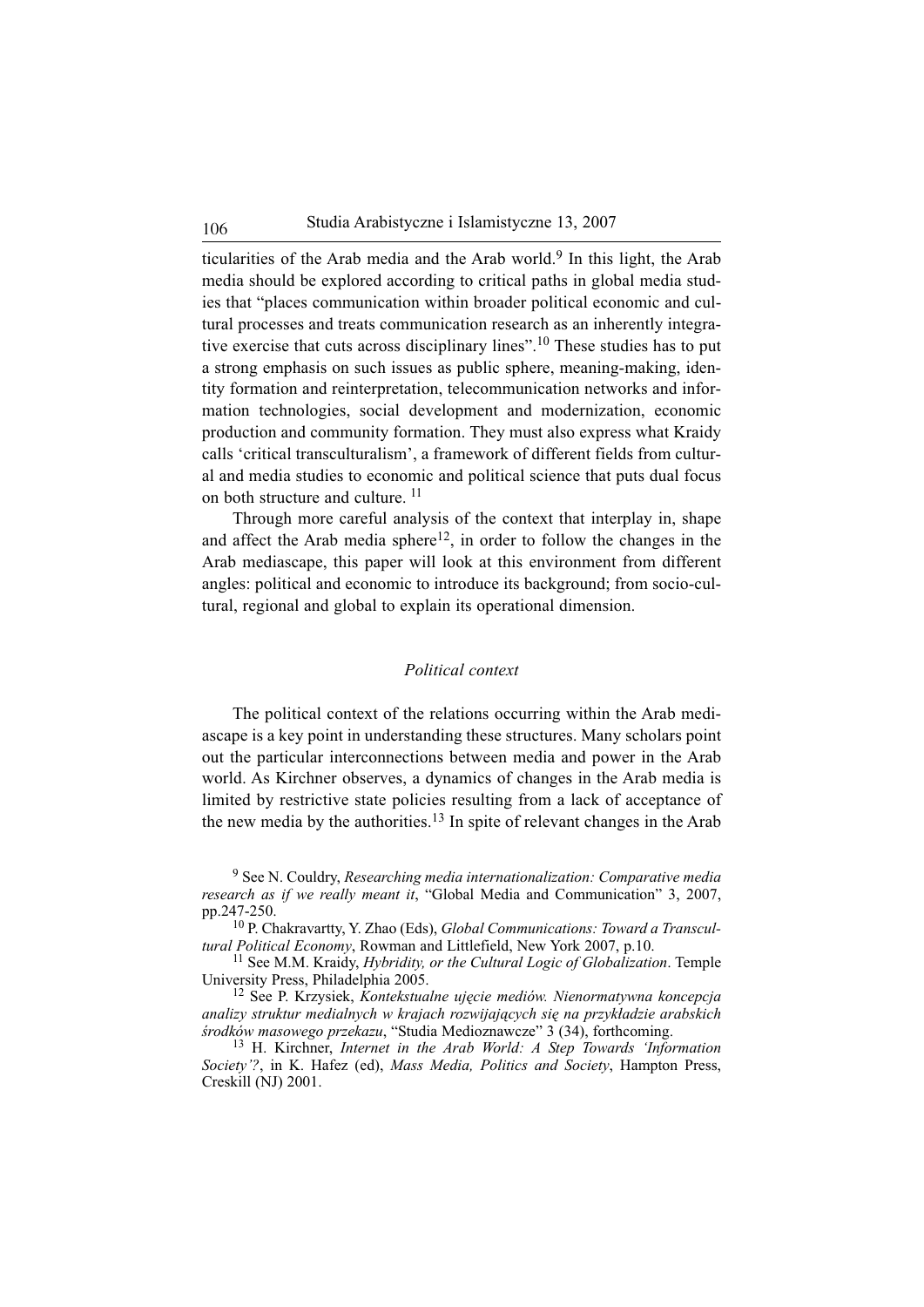mediascape determined by the satellite revolution, the nation state still remains a remarkable player. As Naomi Sakr remarks, even a decade after start of this revolution, the Arab governments still had the upper hand over the majority of media practices.<sup>14</sup>

The political context affects almost every aspect of Arab media sphere. The governments retain a high degree of media control through various legislative mechanism, such as emergency laws, ownership laws and official content restrictions. Private undertakings are led on a leash by financial obligations, personal dependencies and privileges. Despite the emergence of new Arab media players such as broadcasters, licensing commissions, professional alliances, audience research agencies, advertisers' trade associations, training bodies, and media watch groups, these institutions do not run away from being subjected to a certain degree of government pressure.<sup>15</sup> As I have suggested in my latest article built upon the Oliver Schlumberger's approach of the political transition in the Arab world, it is still difficult to acknowledge that the Arab regimes are subject to the process of democratization. Contrarily, the empirical findings at both political and media levels indicate rather that these regimes have successfully adjusted themselves to the new global conditions without a substantial loss of the power.<sup>16</sup> As Da Lage confirms referring to the liberalization of media law in Qatar, although the country abolished the Ministry of Information and repealed censorship, the new measures do not mean necessarily that journalists are completely free. In practice, such a thaw has even proven to be a real headache for local journalists who are no longer sure where to draw the line. "The main difference, Da Lage argues, is that now, instead of knowing with certitude where the red lines are drawn they have to guess".<sup>17</sup>

One of the obvious signs of this process is the omnipresent censorship. Undoubtedly, in the last years the Arab media have undergone the remark-

<sup>15</sup> Ibidem, p. 3.

<sup>16</sup> P. Krzysiek, "Testing legal boundaries within Arab media hubs. Reporting limits within three Media Cities", Paper presented at the conference "Journalism Testing Legal Boundaries: Media Laws and the Reporting of Arab News", University of Westminster, 20 June 2008; See also in broader perspective O. Schlumberger, *Transition in the Arab World: Guidelines for Comparison*, EUI-RSC Working Paper, Mediterranean Programme Series No.2002/22, European University Institute, Florence (2002); O. Schlumberger (Ed), *Debating Arab Authoritarianism. Dynamics and Durability in Nondemocratic Regimes*, Stanford University Press, Stanford 2007.

<sup>17</sup> O. Da Lage, *The Politics of Al Jazeera or the Diplomacy of Doha*, in M. Zayani (Ed.), *The Al Jazeera Phenomenon: Critical Perspectives on New Arab Media*, Pluto Press, London 2005, p. 53.

<sup>14</sup> N. Sakr, *Arab Television Today*, I.B. Tauris, London 2007, p. 2.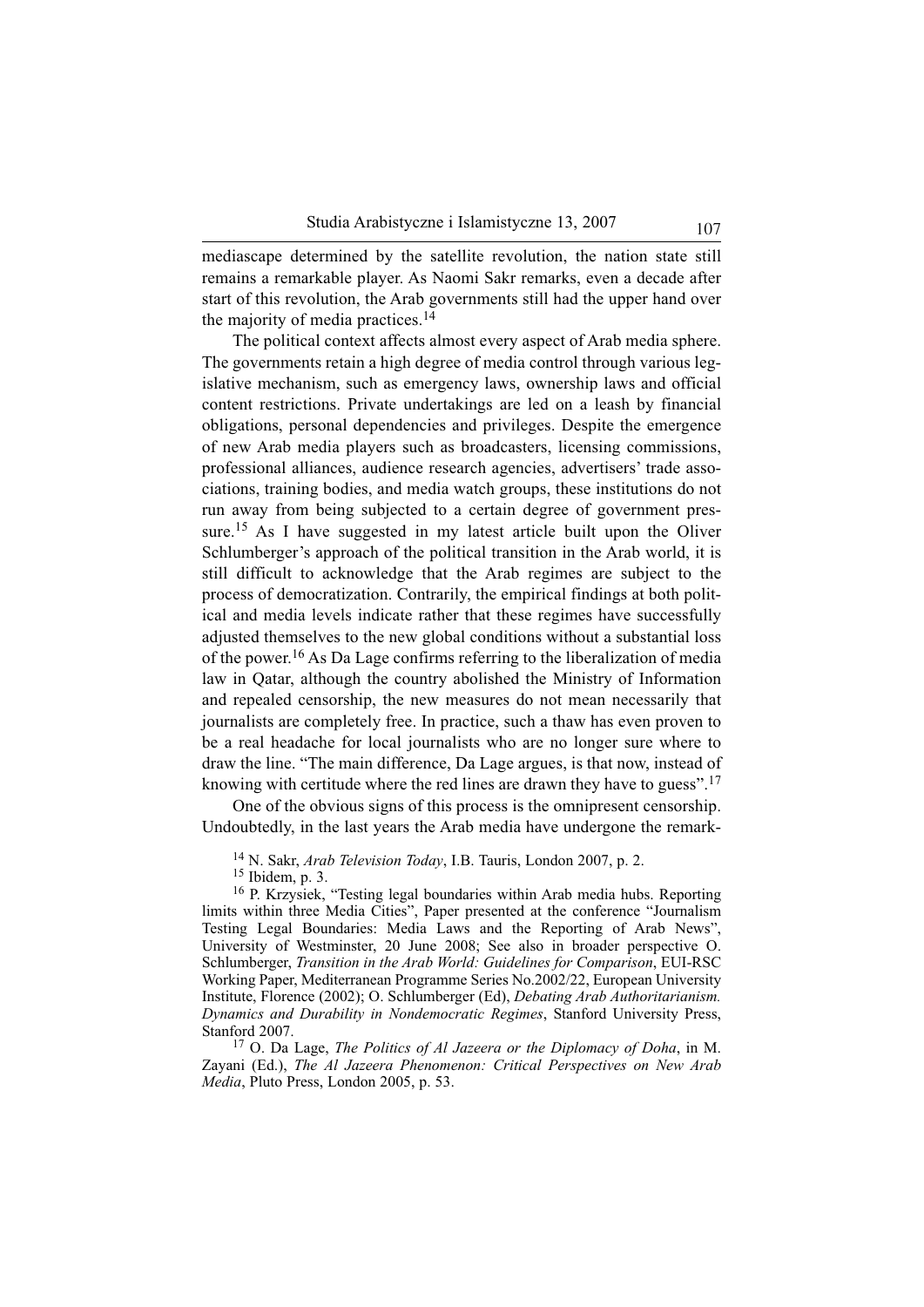able alterations in this field. The ties of the traditional forms of media control has been loosened significantly and the media, particularly pan-Arab news outlets, enjoy now the higher degree of editorial independence. Nevertheless, as Amin remarks, many more sophisticated methods of controlling the cultural production have emerged. As a result, the press freedom and the performance of Arab journalist are still threatened by the overt censorship and self-censorship that are commonplace not only in the Arab news media but also in the journalism education and training programs.<sup>18</sup>

Despite the proliferation of new media – transnational satellite television and the Internet as the most dynamic of them – the freedom of expression is still notoriously restricted in the Arab world. As El Gody argues in his study of new mechanism of Web censorship, although Internet technologies cannot be controlled so easily, the Arab governments are applying different measures to control this medium".<sup>19</sup> El Gody provides also some examples of these new forms of control such as restrictive laws and licensing requirements, content filtering, tapping and surveillance, pricing and taxation policies, and software and hardware manipulation. Furthermore, in addition to such technical and legal means, Arab governments practice a 'social responsibility censorship' by creating an atmosphere of fear in order to intimidate Internet users and prevent them from using the medium for political purposes.<sup>20</sup> These acts are often justified by the arguments relating to social peace, political stability, and needs to protect the moral values.<sup>21</sup> In Jordan for instance, threats and intimidation techniques are used to stop inappropriate discussions in chat rooms.<sup>22</sup> In Saudi Arabia the imprisonment without charge of the bloggers and reform advocates criticizing the rulers is a regular occurence<sup>23</sup> In Egypt, the national Facebook website administrator was arrested and detained on charges of helping to organize the political manifestation.<sup>24</sup> In Lebanon, considered as the most liberal

<sup>18</sup> H. Amin, *Freedom as a Value in Arab Media: Perceptions and Attitudes Among Journalists*, "Political Communication" 19, 2002, p. 125.

<sup>19</sup> A. El Gody, *New Media, New Audience, New Topics, New Forms of Censorship*, in P. Seib (Ed), *New Media and the Middle East. Palgrave*, New York 2007, p.224.

 $20$  Ibidem.

<sup>21</sup> P. Krzysiek, *Testing legal boundaries…*. 22 The Arabic Network for Human Rights Information, *Jordan: New restrictions on Internet cafés and violating privacy of users*, "Press Release", 11 March 2008.

<sup>23</sup> *Reformist Saudi blogger freed*, "Middle East Times", 27 April 2008.

<sup>24</sup> L. Kasinof, *Egyptians use Facebook to deter censorship*, "Middle East Times", 29 April 2008.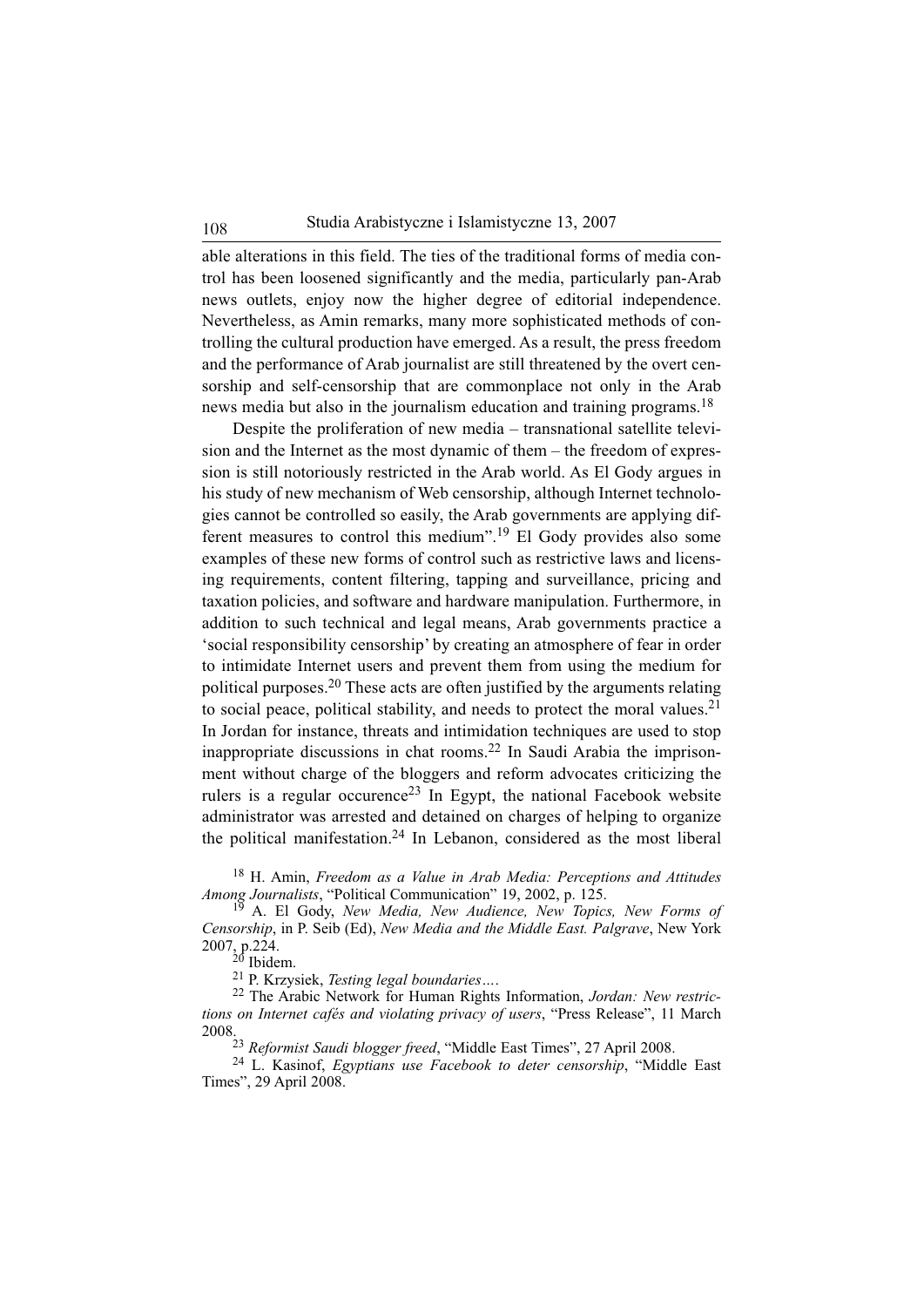country in the Arab world, state censorship affects any topics that touch upon Israel or sensitive issues including religion.<sup>25</sup>

These and many other cases prevailing in the contemporary Arab world result from a long tradition to use the media as a tool for achieving various political goals, to increase a country's significance at the regional stage, and to promote the certain policies or ideologies. As Mellor notes, Saudi Arabia established its television broadcasting service to distract citizens from foreign media programs and to provide them with a sense of community.<sup>26</sup> Media were also seen as a symbols of national modernization. As El-Sherif remarks, some small emirates could exist without army as long as they could afford their daily newspapers, radio and television service as a signs of economic prosperity and integration wit the modern world.<sup>27</sup>

The media in general, and the Arab satellite television in particular, are also seen as the diplomatic tools in hands of the Arab states. According to Andrew Hammond, since the Gulf crisis in early 90s, when the United States used Saudi Arabia as a launch pad for a campaign to evict occupying Iraqi forces from Kuwait, the Kingdom has used the Arab media as a key area for responding to perceived threats to the leadership's legitimacy and stability provoked by the alliance with the United States.28 A Qatari network Al Jazeera can constitute another example of such practices. The observations drew on the recent station's coverage may suggest that the channel has pulled in its horns in covering Saudi Kingdom. Al Jazeera's attitudes towards Saudi Arabia are accused to be politically determined. As one of the station's employee claims, any issue affecting the Saudi should not be exposed without referring to the higher management. Moreover, all dissident voices has recently disappeared from the screens. This strategy can be seen as a result of the new priorities in foreign policy of the Qatari rulers. One of the possible explanation is that Qatar, that established Al Jazeera as a forum of critics towards the Saudi rulers, realized that in the face of the Iranian threat, the Saudi Arabia as a fellow Sunni nation cannot continue to be isolated.<sup>29</sup> This

<sup>25</sup> R. Moussaoui, *Lebanon may be liberal, but...*, "Jordan Times", 18 April 2008.

<sup>26</sup> N. Mellor, *The Making of Arab News*, Rowman and Littlefield, Lanham (MD) 2005, p. 34.

<sup>27</sup> M. El-Sherif, *The Arab attitude to mass media*, "Intermedia" 8(2), 1980, pp. 28-29.

<sup>28</sup> A. Hammond, *Saudi Arabia's Media Empire: keeping the masses at home*, arabmediasociety.com, October 2007.

<sup>29</sup> R.R. Worth, *Al Jazeera No Longer Nips at Saudis*, "New York Times", 4 January 2008; See also O. Guitta, "First target for Iran: Qatar?", Middle East Times, 26 November 2006.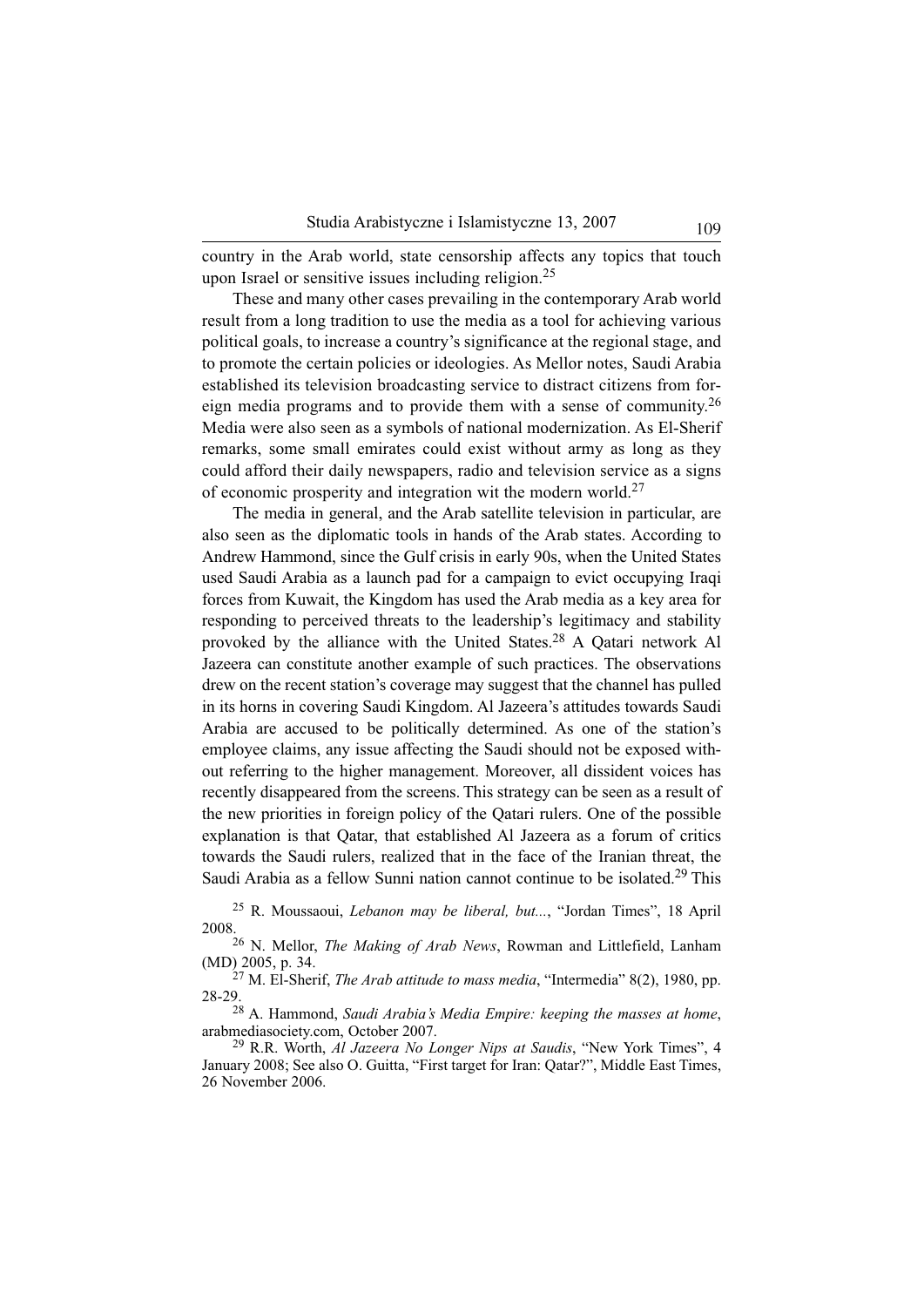intrinsic function of Al Jazeera seems to be confirmed by Zayani who notes that in spite of the guarantees of freedom and pan-Arab current that runs through it, Al Jazeera is first and foremost a Oatari channel.<sup>30</sup> These examples expose that despite several alteration that have allowed the Arab media to entry into international competition in media sphere, even today these media remain strongly related to the power and are treated as a political tools in cases of 'absolute necessity'.

#### *Economic context*

The political context described above affects the economic dimension of the Arab media industry. Although also in terms of ownership the Arab media have experienced significant structural changes in the last decade, it is hardly controversial to state that they operate under the full and healthy market economy. To understand the economic context of these structures, it is rather necessary to take into account the assumptions of critical political economy that Mosco defines as "the study of the social relations, particularly the power relations that mutually constitute the production, distribution, and consumption of resources".<sup>31</sup>

These assumptions can be found in many of well known Arab media ventures. As Zayani remarks in relation to the political economy of Al Jazeera, on the one hand the situation of Qatari station corresponds with an interesting global trend of favouring a marriage between media ownership and politics.<sup>32</sup> On the other hand, the station presents the very clear characteristics of a longstanding regional tradition of operating under control either of governments or some rich owner in many cases associated with the ruling elite.<sup>33</sup> The outcome of such a tradition is an interesting interrelation of two contradictory models: the public and the private; and the ideological and the commercial. As Zayani argues: "On the one hand, governments are ideologically inclined to more commercialization and privatiza-

<sup>30</sup> M. Zayani, *Al Jazeera and the Vicissitudes of the New Arab Mediascape*, in M. Zayani (ed.), *The Al Jazeera Phenomenon…*, p. 11.

<sup>31</sup> V. Mosco, *The political economy of communication*, Sage, London 1996, p. 25.

<sup>32</sup> This trend could or still can be observed for example in case of the former Thai PM Thaksin Shinawatra, his Italian counterpart, recently re-elected, Silvio Berlusconi, and assassinated in 2005 Lebanese Prime Minister Rafiq al-Hariri.

<sup>33</sup> M. Zayani, *Al Jazeera and the Vicissitudes…*, in M. Zayani (ed.), op.cit., p. 15.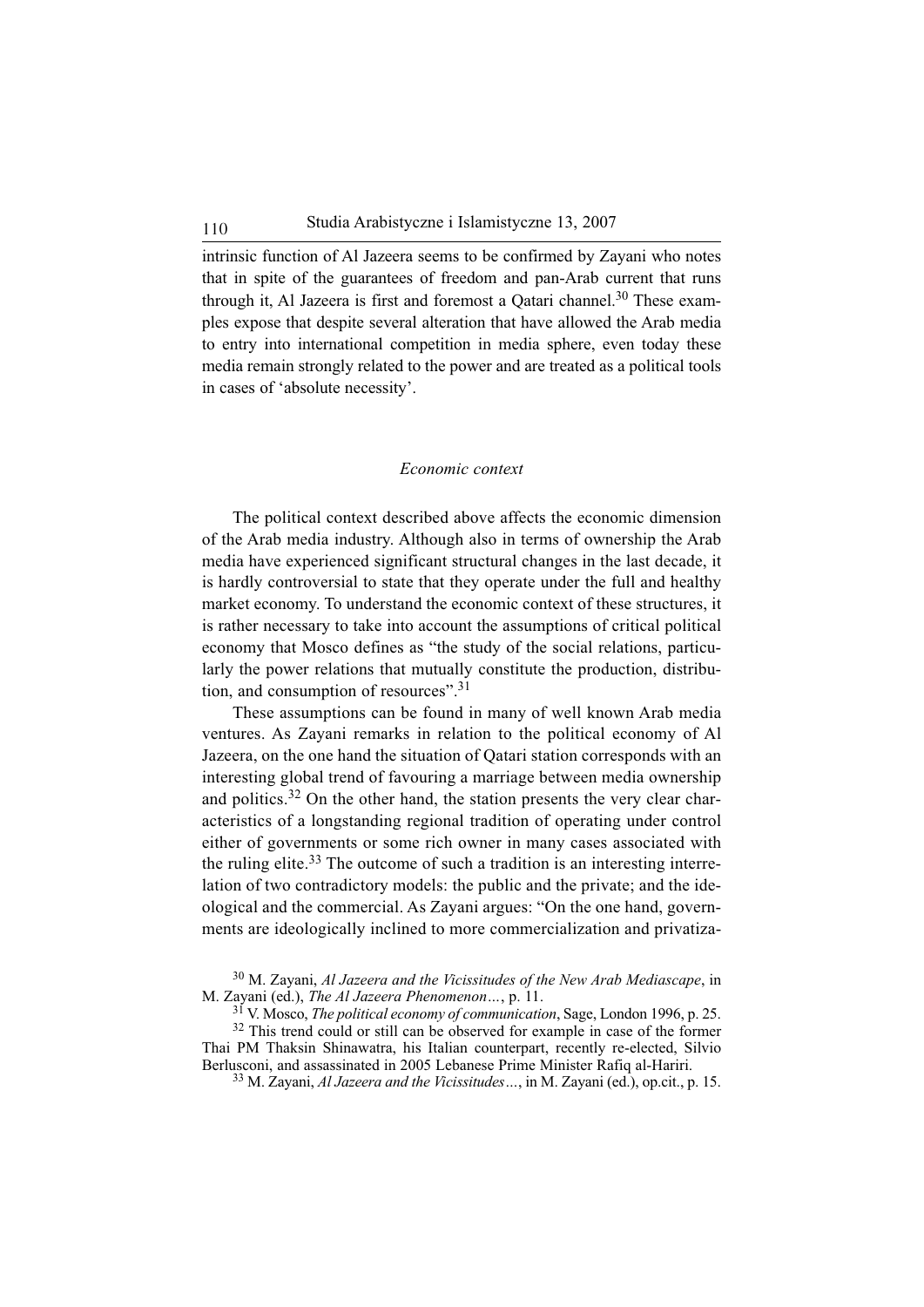tion; on the other hand, they still conceive of mass media as a state-controlled public service".<sup>34</sup>

Political economy of the Arab media might be also a reflection of what Chakravartty and Zhao describe as "asymmetric structures of power within the media systems".<sup>35</sup> Over the past seventeen years the Saudi establishment has used its financial resources to influence the region's media, "morphing from an approach that paid off and intimidated media that ran negative reports on the kingdom, to become one of the Middle East's most influential media owners".<sup>36</sup> From this perspective, it is possible to acknowledge that although both the Arab media and the Middle Eastern regimes seek to adjust themselves to the conditions of global media industry, it is a vision and an implementation of these adjustments that differ relevantly among the Arab regimes.

The latest developments in Arab media, particularly in the satellite television industry, may indicate the growing integration of Arab television into the global media structures, and some signs of the slow and restricted liberalization. However, taking these processes into deeper account, it is rather clear that also from this perspective the Arab media present some particular characteristics related to the environment within which they operate.

First of all, according to Kraidy, "it is not precise to speak of deregulation per se, since the Arab television industry was never regulated to begin with".<sup>37</sup> In this light, the term 'liberalization' may indicate the partial relinquishing of control over broadcasting by Arab regimes and a clear breaking of state monopolies over regional television sector. Nonetheless, at the level of implementation o these changes and their real significance, it is rather disputable speaking about the media independence. Some obvious examples seem to confirm this thesis. Egypt for instance has opened the satellite broadcasting sphere for the private capital in 2005. However, as in the case of its 'free' Media Production City 38, the government has maintained a share control over these private undertakings through the state-controlled

<sup>34</sup> Ibidem.

<sup>35</sup> P. Chakravartty, Y. Zhao, op.cit., p. 11.

<sup>36</sup> See Said K. Aburish, *The Rise, Corruption and Coming Fall of the House of Saud*, Bloomsbury, London 1994, p. 216.

<sup>37</sup> M.M. Kraidy, *Critical Transculturalism and Arab Reality Television: A Preliminary Theoretical Exploration*, in P. Chakravartty, Y. Zhao, op.cit., p. 192.

<sup>38</sup> The Egyptian Media Production City is a 'free media zone' established to attract the talents, money and technology through special economic incentives and relative freedom offered to the media sector investors.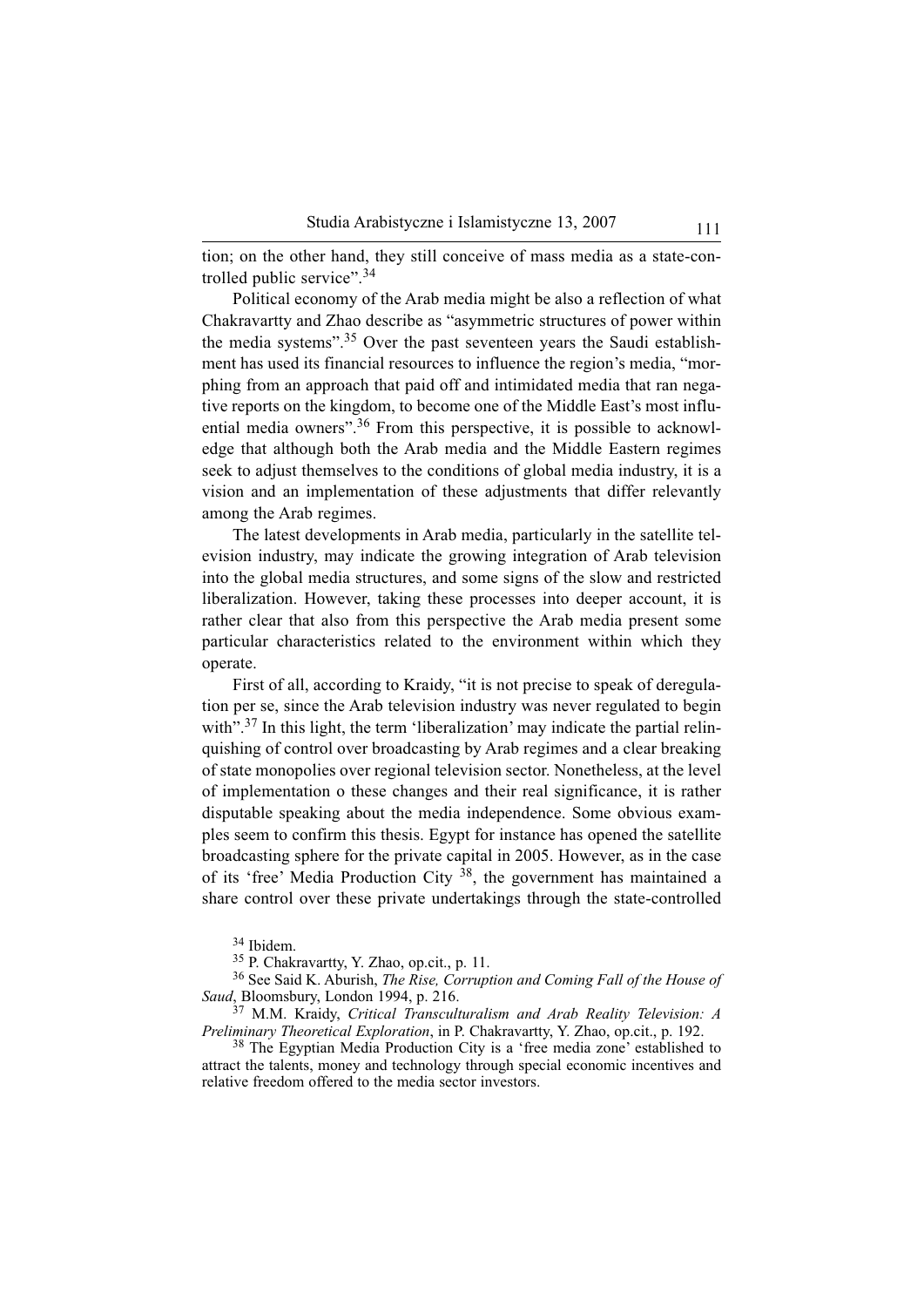Egyptian Radio and Television Union (ERTU). Also in Saudi Arabia, several private endeavours have been launched but they are usually tied to the royal family. In Dubai, although the 100 per cent foreign capital is allowed within Dubai Media City (another free media zone under the state administration), outside this area the quota decreases to 49 per cent. In Jordan, the launch of the first private Jordanian satellite channel ATV was being notoriously blocked by unclear and abstract requirements of the state-controlled regulatory body until the station was sold to 'more trustful' investor.

Considering these facts, rather than seeking the signs of liberalization in the full sense of this meaning, it is more appropriate to talk about the Arab mediascape that adjusts itself (or is adjusted) to the global media market requirements. The pressures exerted upon the private owners of the news media force them to escape from sensitive local issues and direct toward regional market. Also in reality television, the connections between the ruling class, the business elite, and the religious establishments bring out indirect methods of influence, control and deal making.<sup>39</sup> These overlapping economic, political, social and religious forces animating Arab entertainment television are even more evident in the relationship between the Saudi and Lebanese political-business-media elite that result in specific mixture of capital (Saudi) and talents (Lebanese). As Kraidy remarks, these ties point out the fact that, through the sponsorship, Saudi social, cultural and religious sensibilities can easily permeate the Arab satellite industry40, thereby constituting another example of political influence on media economy.

### **2. What is Arab about the Arab media**

Analysis of the new Arab satellite industry constitute an evident example of the notion of Arabness within the regional mediascape. It also provides an auspicious opportunity to explore issues related to the connections between the political and economic aspects in this sphere, and its cultural dimension. As it will be discussed below, despite the global (Westernized) formats and technological advancements, in terms of ownership and financial reliance as well as of content, style and prevailing standards, the Arab media relevantly differ from the Western (or Westernized) media outlets.

<sup>39</sup> Ibidem, p. 198.

<sup>40</sup> Ibidem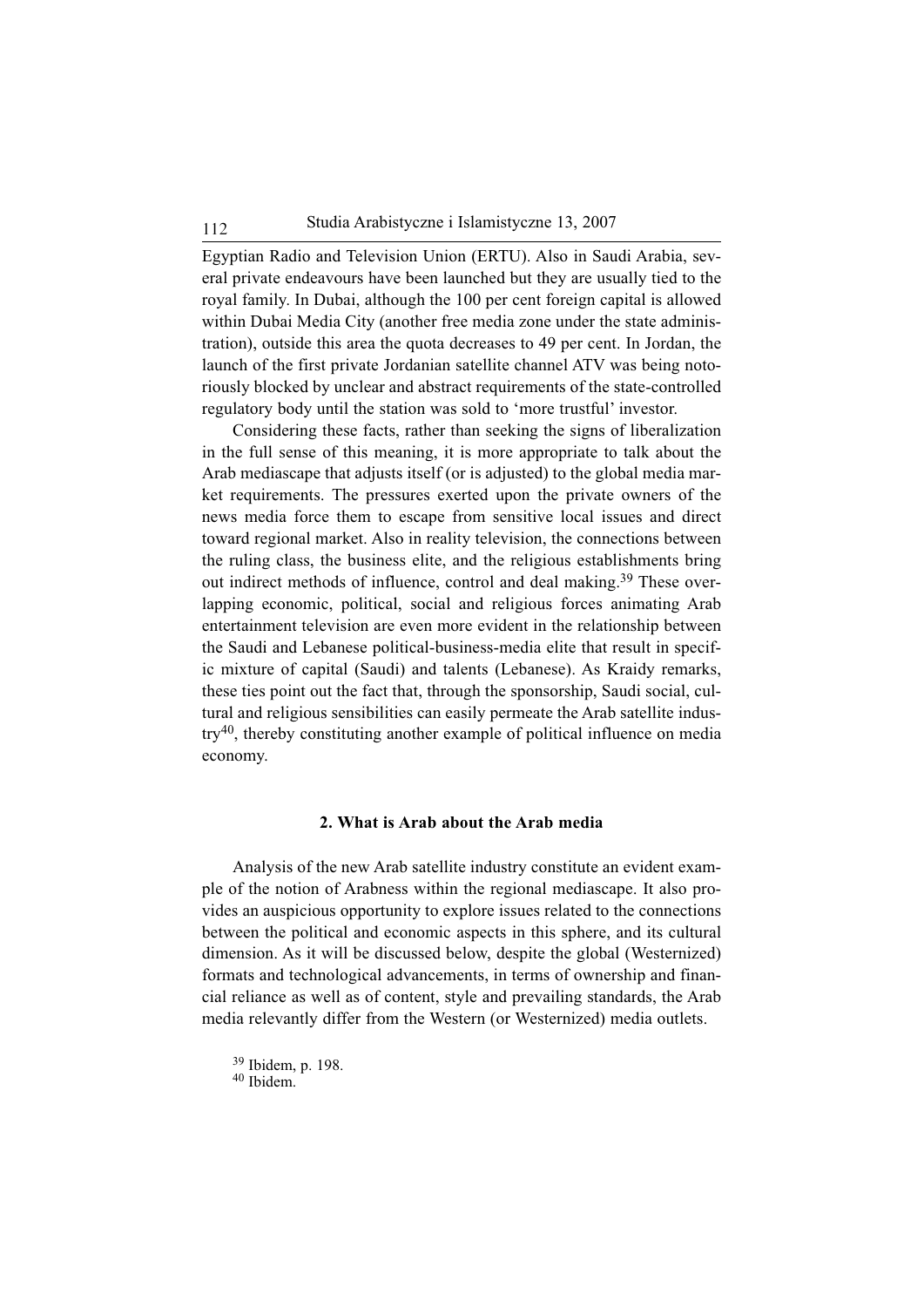Furthermore, within this sphere a remarkable interplay of various contexts characterized by technological trends and commercial purposes, that clash with the state's restrictions on Arab media, occurs. An expression of this complexity can be found in the Arabic version of the popular show "Star Academy". Based on the above-mentioned and classical in the Arab entertainment industry combination of Saudi capital and Lebanese talent, that includes the Western format of the programme and aims at the regional audience, the show mix Arab (regional), national (Lebanese), cultural/moral (Saudi) and global (international) legacies. Hence, to expose the particularity of Arabness in such a complex mediascape, two contexts – socio-cultural and regional – have to be taken into particular consideration.

### *Socio-cultural context*

In order to understand the socio-cultural dimension of Arab media, it is necessary to look closer at a pan-Arab journalistic tradition expressing sense of common belonging as a response to foreign broadcasting and imperial media hegemony. This question, as Iskandar argues, is particularly urgent in the light of prevailing tendency to limit the commonness of the Arab region to geo-linguistic and cultural discourse. $41$ 

For a long time a commonly held reference to the language and the culture as a foundation of the media Arabness has been prevalent in the Western scholarship. In his taxonomic typology of Arab media, William Rugh for instance points out the "strong cultural and psychological ties" that spread across the Arab region through a single culture, language and religion.<sup>42</sup> However, as further studies have showed, these aspects often tends to be oversimplified. As Mellor argues in her analysis of linguistic aspects in the Arab news-making, albeit the region shares a common media language, mainly the Modern Standard Arabic (MSA), the diversity of regional dialects used in daily communication indicates that rather MSA's trans-nationalistic function.<sup>43</sup>

Paradoxically, the limitations of this linguistic argument come from the language itself. According to Iskandar, this implies a question whether the extensions of the regional Arab media that are broadcasted or published in

<sup>41</sup> A. Iskandar, op.cit.

<sup>42</sup> W.A Rugh, *Arab News Media. Newspapers, Radio and Television in Arab Politics*, Praeger, London 2004, p.1.

<sup>43</sup> See N. Mellor, op.cit.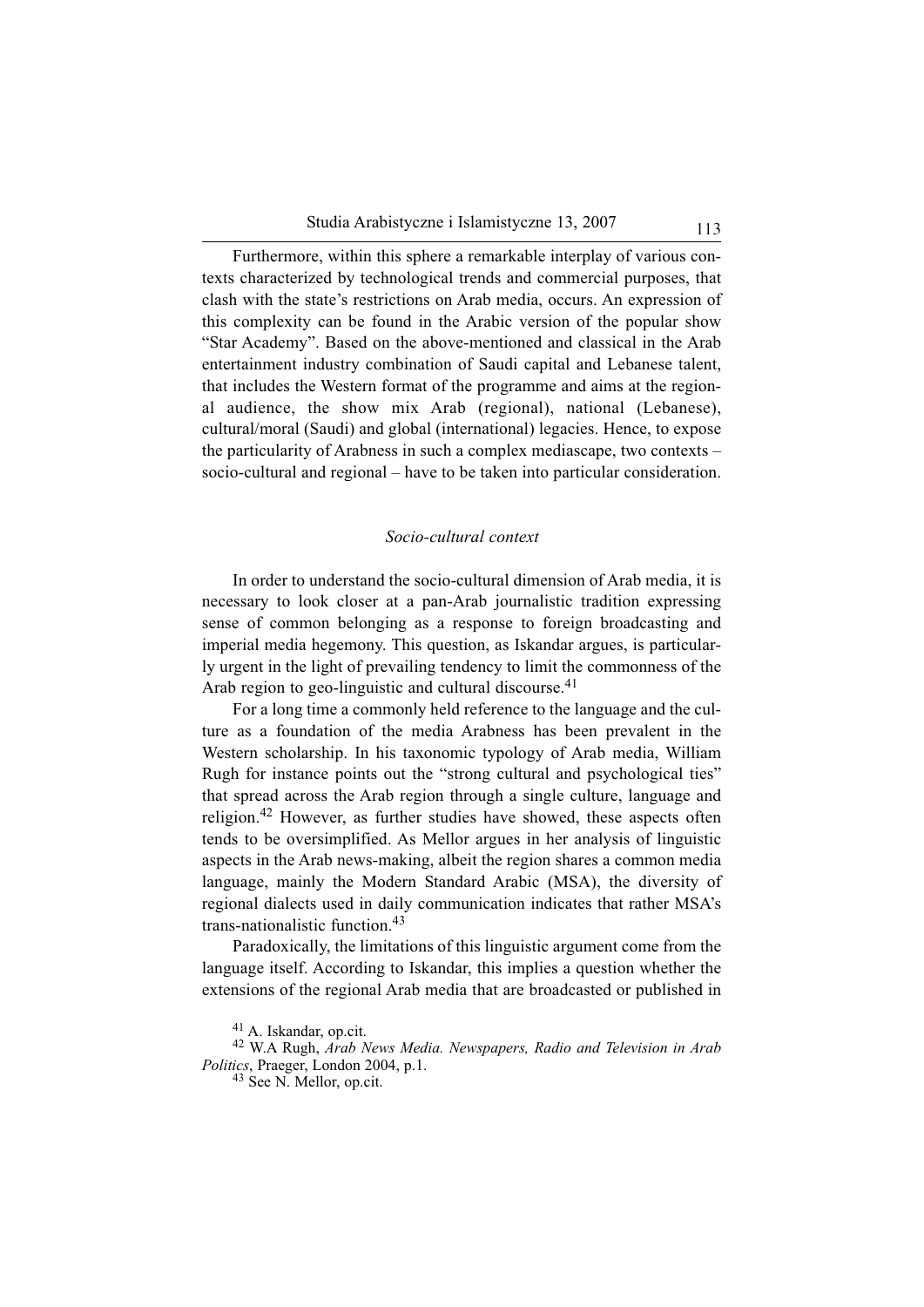foreign languages can be still considered as "Arab".<sup>44</sup> This point may suggest that with its linguistic complexity deriving from the period of colonization, the Arab media should not be limited only to the linguistic coherence. The examples of English-language press as the "Jordan Times", "Gulf News", Egyptian "Al-Ahram Weekly", the "Yemen Observer" or Frenchlanguage "L'Orient du Jour" confirm that also non-Arabic titles are widespread in the regional media market. Another paradigm of this geolinguistic insufficiency can be found in so-called 'offshore' Arab media category. As Najm Jarrah observes, despite the current reverse trends, for more than twenty years London was a central point to the emergence of a pan-Arab daily press and the proliferation of transnational Arabic publications, such as the well known titles like Saudi Arabia's "Asharq al-Awsat", the pro-Libyan "Al-Arab", the Palestinian Arab nationalist voice "Al-Quds al-Arabi", the renascent (and subsequently Saudi-acquired) Lebanese "Al-Hayat", and many others. The British capital was a primary destination of media that were escaping from home censorship and restrictive atmosphere. However, what is even more remarkable, as Jarrah writes: "it was the Arab world itself, rather than Arab expatriates, that the majority of these offshore publications saw as their principal audience".<sup>45</sup>

On the other hand, analyzing the Arabness of Arab media from the geolinguistic perspective, one should mention the international media undertakings broadcasting in Arabic. Considering the longstanding interest in the Arab world manifested by Western (and not only) countries, it should be also questioned the real "Arabness" of such media ventures as *Al-Hurra*, *Radio Sawa*, Arabic services of *France 24*, *Rusiya al-Yaum* or the newest BBC Arabic TV. These Arabic but not Arab outlets fit exactly into geolinguistic category but explicitly fail in their goals, approaches and perception by the regional audience. In the light of the diversity of the region with 300 million people (excluding the Arab Diaspora) and composed by twenty three countries, the idea of shared linguistic and cultural experience appears thus to be abstract and questionable. What unify the Arab world today is rather a "notion of joint destiny"<sup>46</sup> that seems to be more and more related to the Andersonian concept of imagined community that in the context of the Arab world can be connoted with the notion of *umma* (Arabic nation).

<sup>44</sup> A. Iskandar, op.cit.

<sup>45</sup> N. Jarrah, *The rise and decline of London as a pan-Arab media hub*, arabmediasociety.com, January 2008.

<sup>46</sup> M. el'Nawawy, A. Iskandar, *Al Jazeera: How the Free Arab News Network Scooped the World and Changed the Middle East*, Westview Press, Boulder (CO) 2002, p. 20.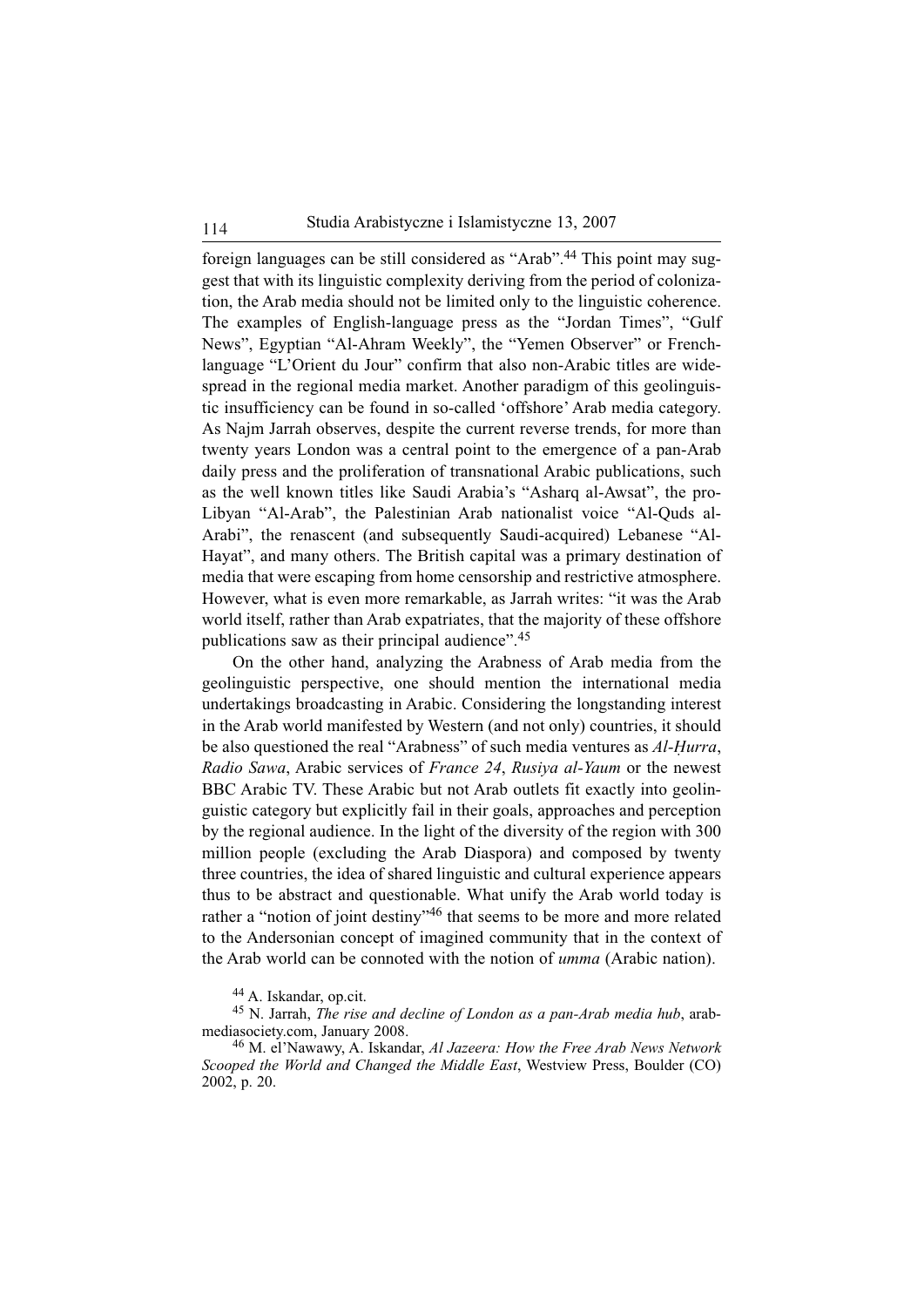Taking into account these remarks, one thing seems to be clear. Undoubtedly, along with a reconfiguration of Arab media landscape that has occurred in the last years, the concept of common identity has also changed. This reconfiguration can be seen as a result of two contradictory sets of factors. On the one hand, it is shaped by systematic repressions and intimidations exerted upon the Arab media, by censorship and self-censorship, and by the attempts to preserve the political and social taboos. On the other, it has to be seen as a consequence of the "end of silence" in Arab journalism, the developments of public discourse and successive breaking the existing taboos. Furthermore, as Ibrahim Saleh puts it: "In ongoing contemporary discourse about a question of social identifications, Arab identity is perceived as an alienated concept that lacks authencity even from indigenous people's perspective".<sup>47</sup> This derives from the twofold selfimage of Arabs: first seen as the romantic and sentimental attachment to idealized beauties of Arab culture; the second, as the growing rebellion against the rigidity of the classic aesthetic. According to Saleh, this new spirit of cultural revolt, that came with the new dimension of Arab media, does not accept the former static framework of social norms. Different social forces seek to advance their own perspectives that entangles the news media in the struggle over the definition of the social reality.<sup>48</sup>

In this light, the central role played by media in seeking for the new notion of identity has to be analyzed from two different perspectives: firstly, as searching for a new media logic; secondly, as a re-imagination of identity transmitted to the public. Both dimensions seem to be crucially interrelated. As Iskandar remarks, this new logic of transnational Arab broadcasters expose an important division between pan-Arab media, as the new generation of Arab journalism on the one hand, and national and statecontrolled media on the other. In creation of identity the nation-state is being bypassed by both media and audiences, and the transnational media construct dual narratives – one of the state, and one of the nation.<sup>49</sup>

With the use of new media logic the transnational media has also contributed to the emergence of the Arab public debate. The beginning of this process should be inevitably linked with the advent of Al-Jazeera. The Qatari station not only has turned to the Arab public and Arab issues in its novel programming, but also seeks to construct the new dimension of pan-

<sup>47</sup> I. Saleh, *The Arab Search for a Global Identity: Breaking out of the Mainstream Media Cocoon*, in P. Seib, op.cit., p.22.

<sup>48</sup> Ibidem.

<sup>49</sup> A. Iskandar, op.cit.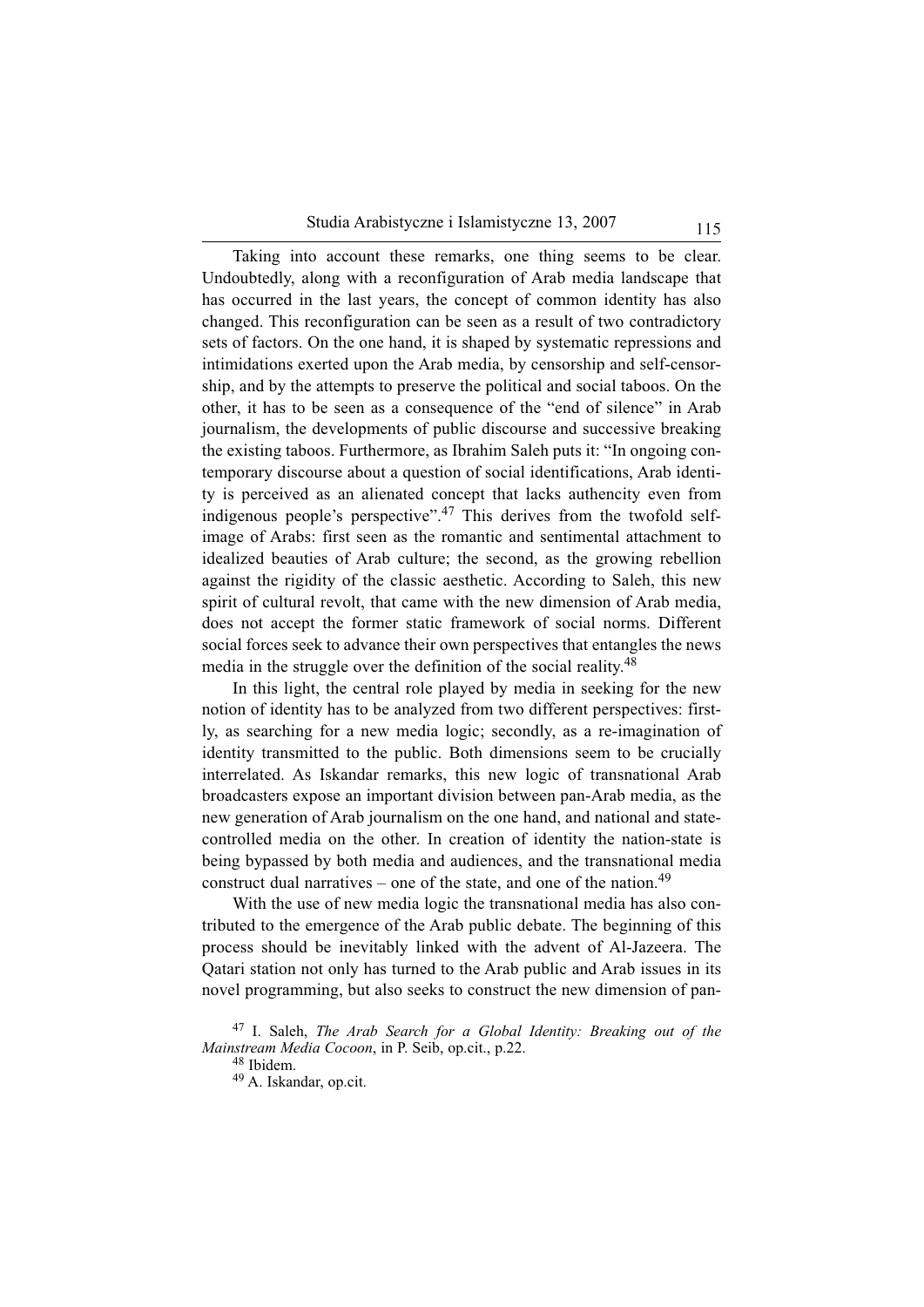Arabism. As Zayani observes: "Not only are Arab issues prominent on the network's new and discussion programs, but the very issue of Arabness is paramount".<sup>50</sup> Al Jazeera thus has broadened pan-Arab interaction through what Donatella Della Ratta describes as "satellite pan-Arabism".<sup>51</sup> Although the Della Ratta's focus on the Arabic-Islamic religious identity requires further research, it seems to be true that Al-Jazeera has established new concept of alternative, regionalized and socio-culturally bounded style of international broadcasting, followed later by other Arab broadcasters. In relation to these remarks, it is worth precisely quoting the Iskandar's description of three principal ways in which Arab media alter the commonly understood paradigm of alternative media: "First, alternative media may reflect the political economic structure and institutions which they themselves critique; second, the label "alternative media" can be attributed without any regard for authentication by either the medium or the audience, in some cases becoming part of a corporate strategy; and third despite the previous two contradictions, alternative media can express alterity solely through content, coverage and programming that is perceived as counterhegemonic. These conditions have forced alternative media researchers to reconsider the vernacular of alterity."<sup>52</sup>

From this perspective, as Mary-Denise Tabar argues: "Al Jazeera has reinvigorated a sense of common destiny in the Arab world and is even encouraging Arab unity, so much so that pan-Arabism is being reinvented on this channel".<sup>53</sup> The establishment of this identity has come with a deep reconsideration of the pan-Arab media logic dominated for a long time by Saudi concept. As a first (and not least) pan-Arab news media outlet, Al Jazeera has distinguished itself from the Saudi media style in three important considerations: location (within the Arab world and not outside); personnel (sociological diversification of journalists); and ideology (plurality of viewpoints and breaking the taboos).<sup>54</sup>

This newly established notion of Arab media identity has contributed also to the discussion about the new distinctive concept of journalistic

<sup>50</sup> M. Zayani, *Al Jazeera and the Vicissitudes…*, in M. Zayani (ed.), op.cit., p. 7.

<sup>51</sup> D. Della Ratta, *Al Jazeera: Media e società arabe nel nuovo millenio*, Mondadori, Milano 2005.

<sup>52</sup> A. Iskandar, Lines in the Sand.

<sup>53</sup> Mary-Denise Tabar, "Printing Press To Satellite: A Historical Case Study Of Media And The Arab State." A Thesis submitted to the Faculty of the Graduate School of Arts and Sciences of Georgetown University, April 2002, http://cct.georgetown.edu/academics/theses/MaryDeniseTabar.pdf.

<sup>54</sup> M. Zayani, *Al Jazeera and the Vicissitudes…*, in M. Zayani (ed.), op.cit, p. 8.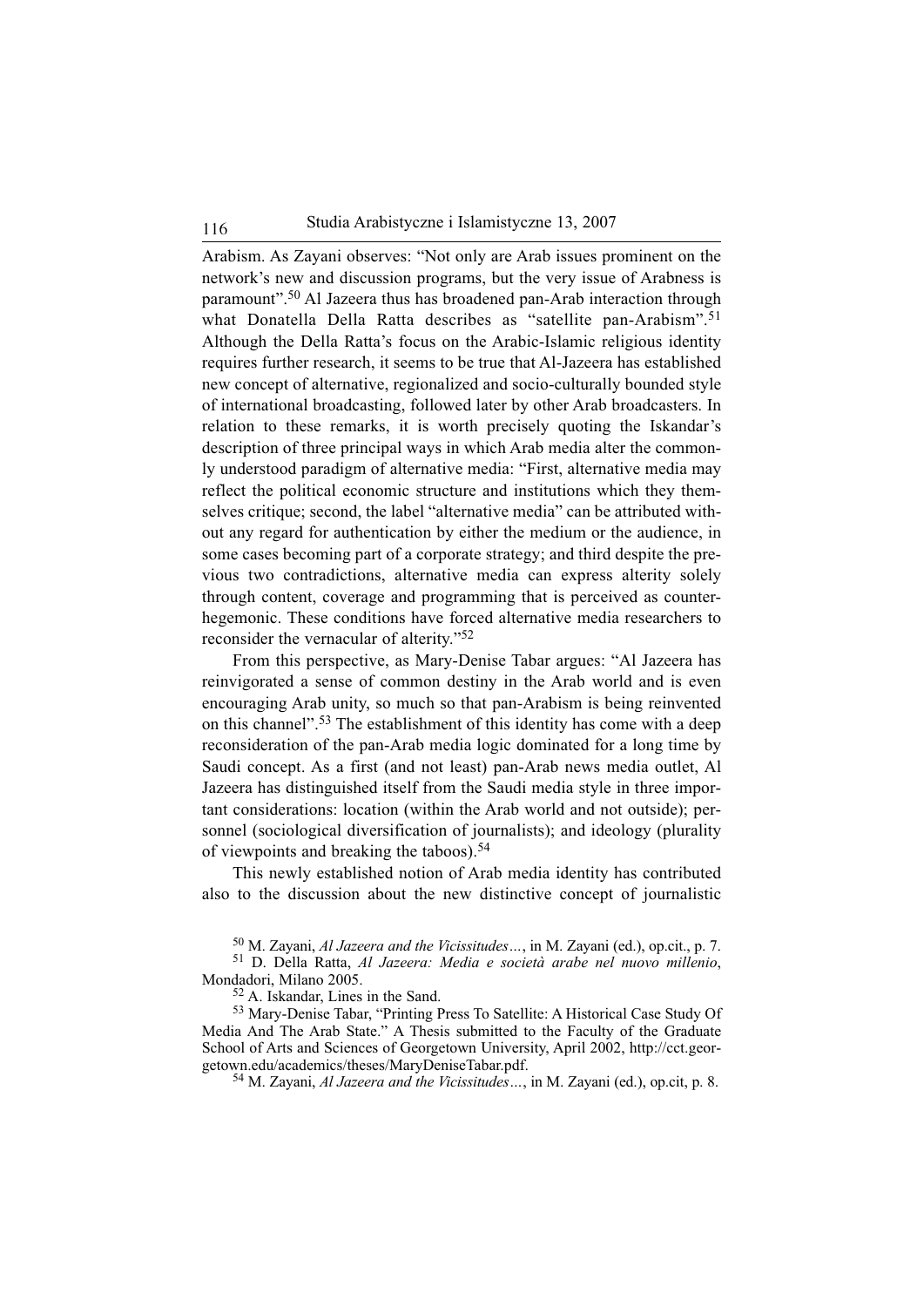objectivity that prevails within the regional mediascape. Through their more complex focus on the less covered areas on the one hand, and their 'Third World' background on the other, the Arab media have broken the myths of objectivity based upon the Western concepts of journalism. As Mellor argues, the conflict in terminology during the intervention in Iraq in 2003 has exposed that "the criteria journalists use for selecting the news vary from one culture to another, reflecting various ideological, political, and cultural realities".<sup>55</sup> This could be observed also during the 2006 war between Israel and Hezbollah. The Arabic channels—particularly Al-Jazeera and Al-Arabiya – provided more extensive coverage than was offered by other international channels. As Seib comments, the reports of these media often featured by graphic images of dead and wounded Lebanese civilians, affected the region's politics by stoking Arab anger toward Israel and the United States, and toward Arab governments that were slow to support Hezbollah, thereby pushing countries such as Saudi Arabia and Jordan closer to Hezbollah's cause.<sup>56</sup>

Being often accused of the favouring terrorism and spreading an 'Arab propaganda', in these examples, the Arab media unveil the rationale of the 'others' to be seen and heard. Such coverage was also featured by the acceptation of the audience towards which the message was directed. Iskandar and El-Nawawy describe this phenomenon as a 'contextual objectivity'—the notion shaped by, and strongly relied on, socio-cultural contexts. It is thus a contextualization, as they write, that "demonstrates a situational perspective, a means of creating collectivism among participants within the same context, allowing for sensitivity to cultural, religious, political, and economic climates".<sup>57</sup> Although the term sounds as an oxymoron itself, this concept relevantly contributes to the analysis of the media content on the basis of audience sensitivities. Journalistic standards seen from this perspective, although reflecting all sides of a story, still are related to the values, beliefs and sentiments of their audience. In this light, not only Al-Jazeera, but also a broader wave of the new Arab satellite media, seem to appeal to this audience, becoming a part of a particular socio-cultural context.

<sup>55</sup> N. Mellor, op.cit., p.73.

<sup>56</sup> See P. Seib, op.cit.

<sup>57</sup> M. el-Nawawy, A. Iskandar, *The Minotaur of 'Contextual Objectivity'. War coverage and the pursuit of accuracy with appeal*, tbsjournal.com, Fall/Winter 2002.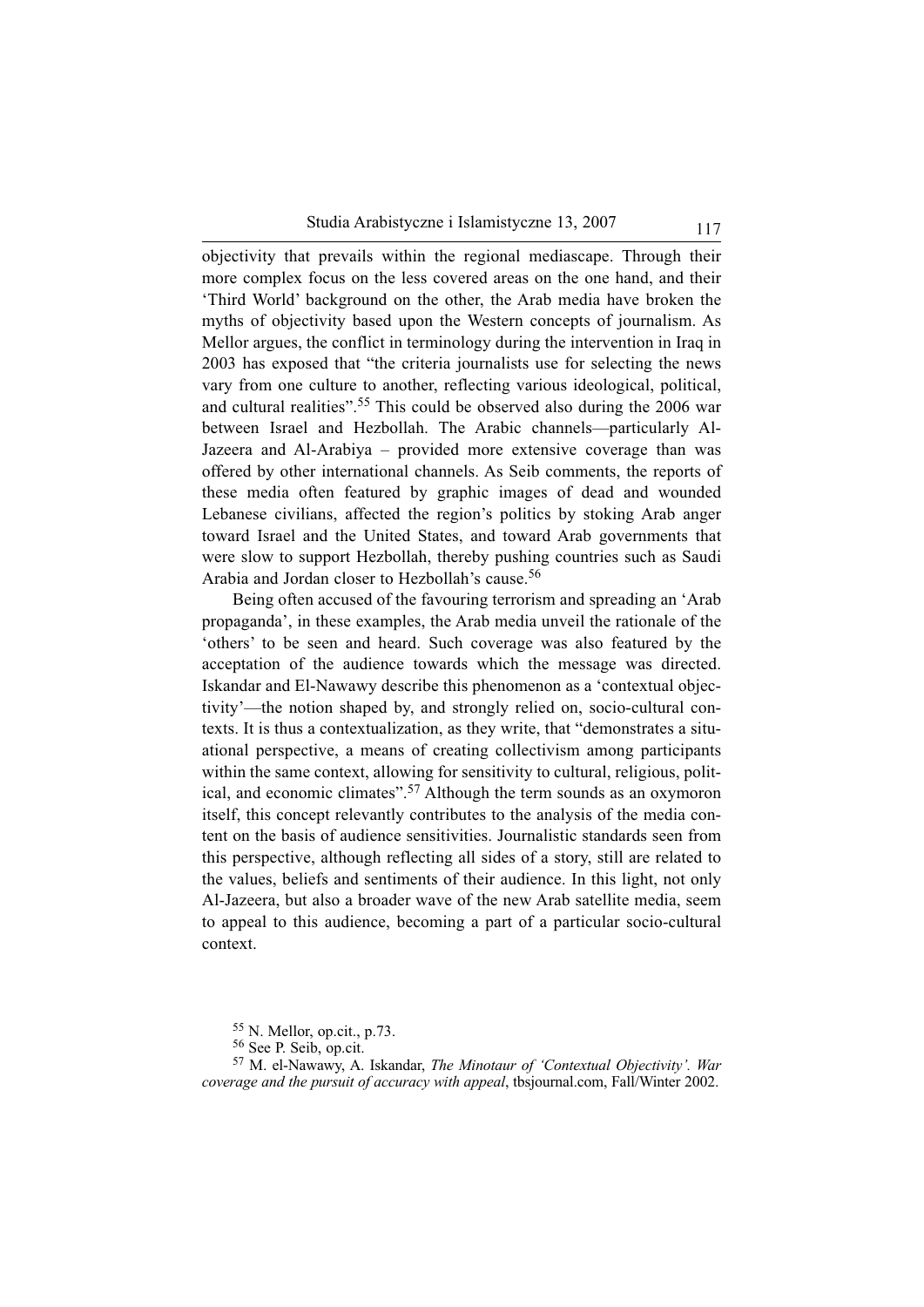### *Regional context*

In order to explore the notion of Arabness of the Arab media, it is necessary to recognize a long tradition of transnationality and regionalization occurring within these structures. From historical perspective, the foundation of Egyptian Press by Syrian and Lebanese journalists, the changes determined by the expansion of foreign media outlets, finally, the attempts of oil-rich Gulf Arab countries to control the chaotic regional public sphere can constitute the examples that the Arab media in terms of structure, capital and ownership have always easily crossed national boundaries.

These processes can be explained also by the interplay of political, economic and legal contexts such as political media economy, complex relationships between media and power, and pan-Arab unification projects. In the Arab news sector, despite the above-mentioned "end of silence", the reason for which the television channels regularly focus on transnational issues is also to escape from restrictions imposed on politically sensitive local and national issues. On the other hand, in entertainment sector, the media benefit from linguistic and cultural similarities using the popular Western formats in order to extend their audience to other Arab countries. These strategies have led to regionalization of Arabic songs and the video "clips" industry, and, subsequently, to the greater public integration at the regional media level in terms of representation and participation. In this light, as Artz put is, these trends are compatible with globalisation in that it promotes industry practices that conform to the media market model.<sup>58</sup> The regionalisation of Arab media structures and content has to be seen thus as a result of both convergence of technological trends, Arab states media policy and the new logic of transnational Arab media.

Nevertheless, as mentioned already, although the Arab mediascape in general, and television sector in particular, is being modelled by global media practices, such as for example a format standardization resulting in increasingly sophisticated visual style, the dynamics of these changes as well as their characteristics relevantly differ from the global trends. According to Kraidy and Khalil, these broad patterns of development include "the regionalization of production and consumption of Arab television, the emergence of specialized thematic channels that cater to various

<sup>58</sup> See Artz, L. (2003), *Globalization, Media, Hegemony and Social Class*, in L. Artz and Y. Kamalipour (Eds), *Globalization of Corporate Media Hegemony*, pp. 3–31.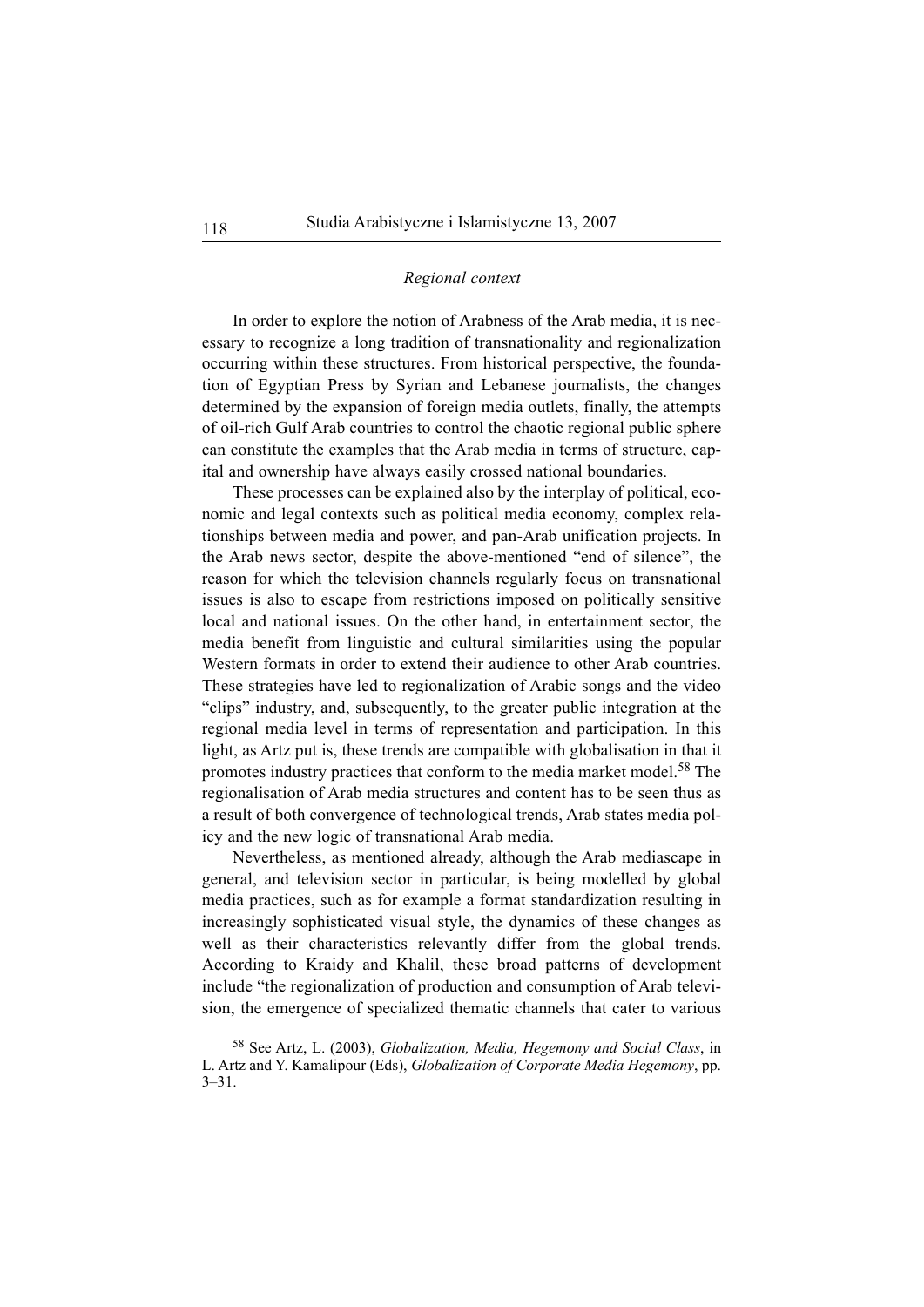niche media markets, and the recent emergence of multi-platform 'networks', where several channels under one owner combine audience segmentation and large-scale appeal".<sup>59</sup> From this perspective the Arab media structures can be seen as a result of a twofold transition affected by the process of regionalization.

The first one involves the subsequent regionalization of the commercial model. The Arab media industry for a long time dominated by Saudi capital and Lebanese and Egyptian talents, has to be seen in the process of regional commercialization as a result of unpredictable mixture of radical Islam, oil wealth, foreign pressures and inter-Arab rivalries (Saudi-Egyptian, Saudi-Qatari, rivalries within Saudi ruling circles). This leads to a situation in which the Arab media commercial model is affected not only by purely economic and technological forces but also by political factors that express the struggle for control over, and prestige in, the Arab media sphere.

The second of these transitory dimensions has to be seen as a process of conversion from regionalization of the industry to the niche markets. On the one hand, by replacing terrestrial channels with satellite outlets of general 'infotainment' format (mix of news and entertainment), such as pioneering Middle Eastern Broadcasting Centre (MBC), Future TV and, subsequently, Al-Jazeera and Dream TV, a clear distinction between the new quality of television making and the official government television has been made. On the other hand, however, starting from the mid-90s these new "infotainment" channels characterized by "high production values, a level of sensuality, and narrative dynamism" have been challenged by the pay-TV networks, oriented to profits and niche markets. Such practices have determined the specialization of the existing pan-Arab channels in order to compete at the new regional media market. As a consequence, the big regional players, including state-controlled satellite networks, have started to diversify their *bouqet* through thematic niche channels. In the last years, MBC launched for instance the entertainment, news and movie channels. Al-Jazeera now offers two sport channels, one channel for kids, one live politics and one documentary channel. In the music sector, the Saudi-owned and Lebanon-based Rotana network transmit channels for various kind of music, such as pop music and classic Arabic songs. Finally, with proliferation of Arab satellite industry new distinctive niche channels, such as these focused on female audience (Heya TV and Nile Family), and shopping channels (Tamima TV) have b been launched to fill the gap determined by the commercial needs.

<sup>59</sup> M.M. Kraidy, J.F. Khalil, op.cit., p. 91.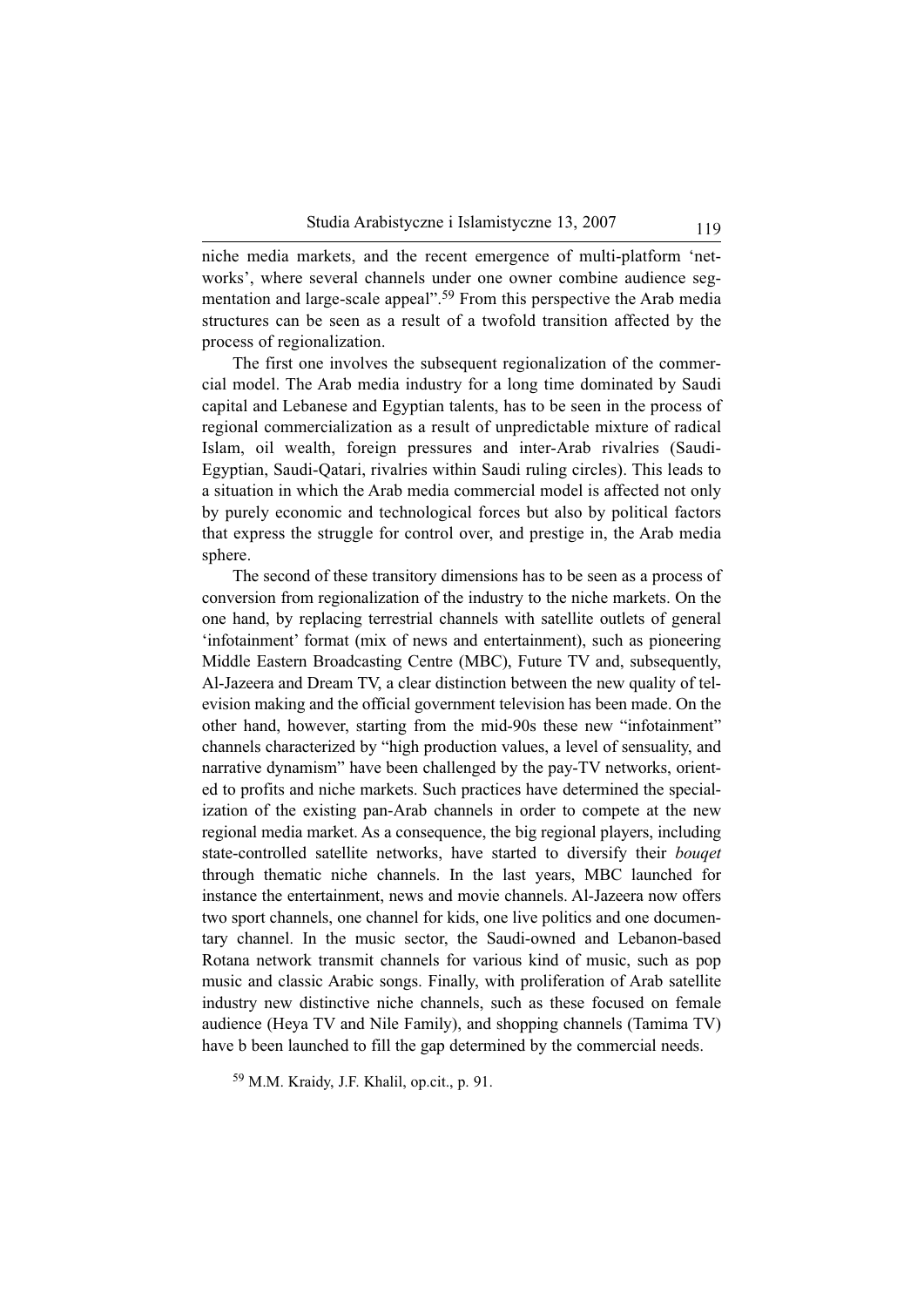# **3. What is global about the Arab media: Beyond the technological context**

An impact of globalization on the Arab mediascape has recently attract a great attention of media scholars. As it has been proved already, the Arabness of the Arab media is challenged by a progress of technology and reliance on the Western programming stylization. Many scholars seen this access to the new technologies and perception of Western formats by the Arab media as searching for their global identity.<sup>60</sup> Nevertheless, considering the Arab media push to re-imagine a concept of transnational community through their own identity and separate logic, this seems to be partly true only.

As Tarik Sabry remarks, in searching a 'global' in the Arab media, one should in the first instance critically consider it as a category within the particular context of the regional mediascape<sup>61</sup>. There is no doubt that, as Boyd confirm, the Arab television has predominantly Western style both in technological developments as well as the stylization and standardization of programming.<sup>62</sup> It is also true that globalisation forced the Arab countries to recognize the power of Information ad Telecommunication Technologies as a basic element in a successful development.<sup>63</sup> And, indeed, according to the Internet World Stats, the number of Internet user in the Arab world increased from around 1.8 million users in 2000 to over almost 33.5 millions at the end of the 2007, with an impressive Internet usage growth rate of 920.2 %. Internet penetration in this period rise from 0.1 per cent to 17.4 per cent exceeding the Asian, Latin American and African nations.<sup>64</sup>

Nonetheless, albeit these data indicate that the Arab world is successfully facing the challenges of globalisation in terms of technology, the cultural resistance of the Arab mediascape invites to reconsider the validity of the actual global media order. One of the most explicit evidence of such a need comes from the empirical findings by Jeremy Tunstall. Tunstall, who has recently reviewed its epochal thesis about the American hegemony within the

<sup>60</sup> See I. Saleh, op.cit.

<sup>61</sup> See T. Sabry, *What is Global about Arab Media?*, "Global Media and Communication", 1(1), 2005, pp. 42-49.

<sup>62</sup> See D. Boyd, *Broadcasting in the Arab World: A Survey of the Electronic Media in the Middle East*, lowa State University Press, Ames 2001.

<sup>63</sup> A. El Gody, op.cit., p.214.

<sup>64</sup> Internet World Stats, *Internet Usage in the Middle East. Middle East Internet Usage & Population Statistics 2007*, http://www.internetworldstats.com.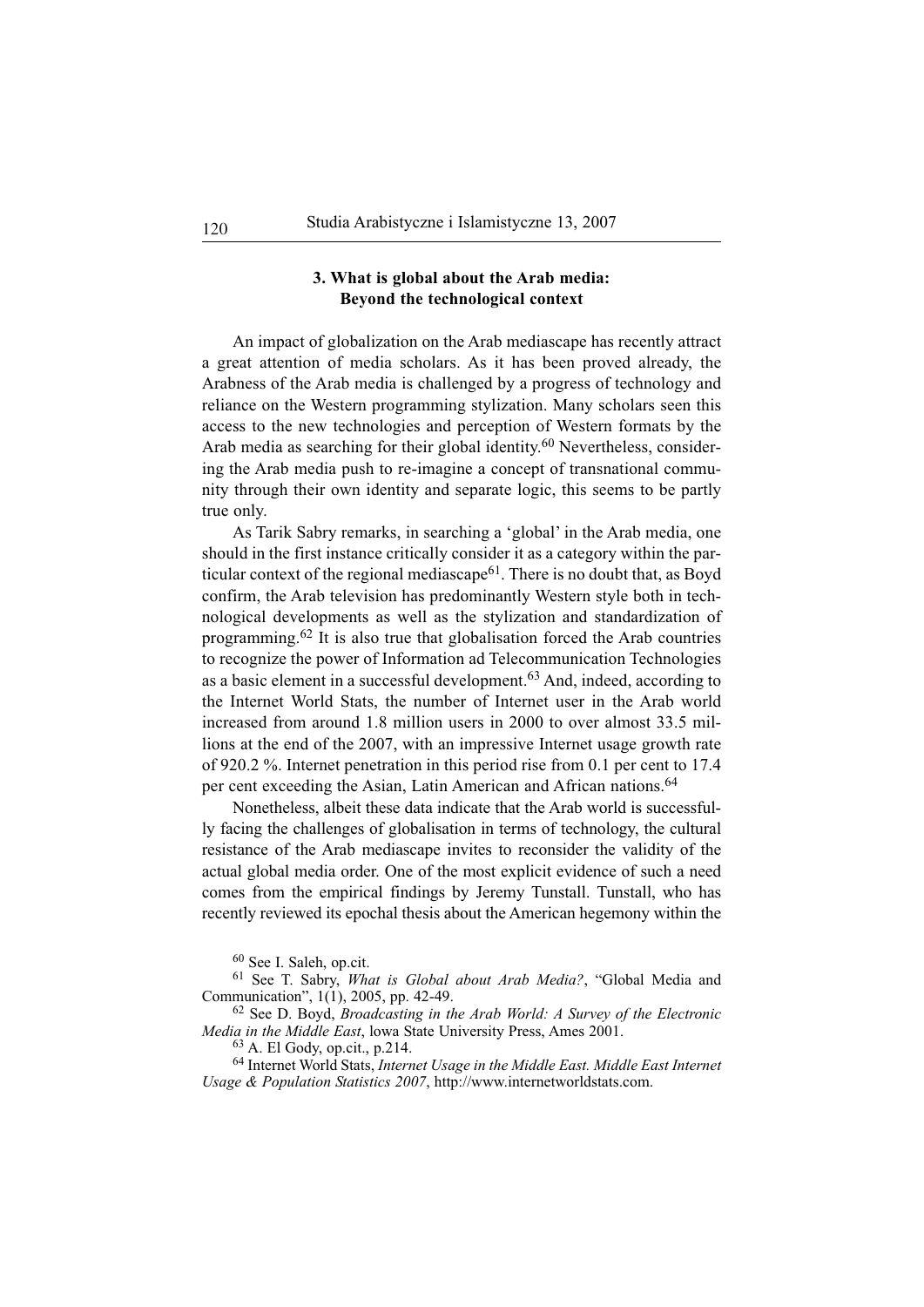global media patterns<sup>65</sup>, points out in his latest book that the Western domination in international media industry has been replaced by national and regional media industries. "Most people around the world, Tunstall writes, prefer to be entertained by people who look the same, talk the same, joke the same, behave the same, play the same games, and have the same beliefs (and worldviews) as themselves".<sup>66</sup> Furthermore, as he argues, the communication world splits into major media regions based on geography, on religious and cultural tradition, and on one main language or one main group of languages, which are largely self-sufficient. Although Tunstall's regional division seems to be disputable requiring further improvements<sup>67</sup>, his thesis about regionalization of media production illustrates well the changes that has occurred in the global media environment in the last years.

According to Hafez, in many fields of cross-border communication it seems also to be less true that the global interactions are increasing. As he argues: "Media production and use are proving conservative cultural forces in many part of the world".<sup>68</sup> According to data provided by the Arab States Broadcasting Union, an argument for deeper regionalization appears to have the strong foundations. A regional trend indicates that the biggest Arab media player tend to produce a majority of their programming locally and in collaboration (or in reliance on) the other Arab media. The data expose also that the most significant Arab satellite media dependence on the foreign production is marginally. Al-Jazeera and Lebanese LBC produce locally 80 per cent of its programming, in 5 per cent relaying on the other Arab broadcaster and in 15 per cent on foreign production. Hezbollah-owned Al-Manar, Syrian Arab News Network and MBC broadcast approximately 60 per cent of Arab programming (local and regional together) and 40 per cent of foreign production while ART Networks channels production (despite Sport and two children channels) comes totally from the region.<sup>69</sup>

This evidence has been confirmed also by other research. According to John Sinclair, Elizabeth Jacka and Stuart Cunningham, neither in the Middle

<sup>65</sup> See J. Tunstall, *The Media are American*, London, Constable 1997.

<sup>66</sup> J. Tunstall, *The media were American: U.S. mass media in decline*, Oxford University Press, New York 2008, p. 3.

 $67$  According to Tunstall, the new world's communication landscape can be divided into four main regions: Euro-America, China, Southern Asia and the Arab world. However, scholar appears to overlook some other emerging regional realities such as Latin America.

<sup>68</sup> K. Hafez, *The Myth of Media Globalization*, Polity Press, Cambridge  $2007, p. 2.$ 

<sup>69</sup> Arab States Broadcasting Union, *State of production of satellite channels*, http://www.asbu.net/www/en/directdoc.asp?docid=120.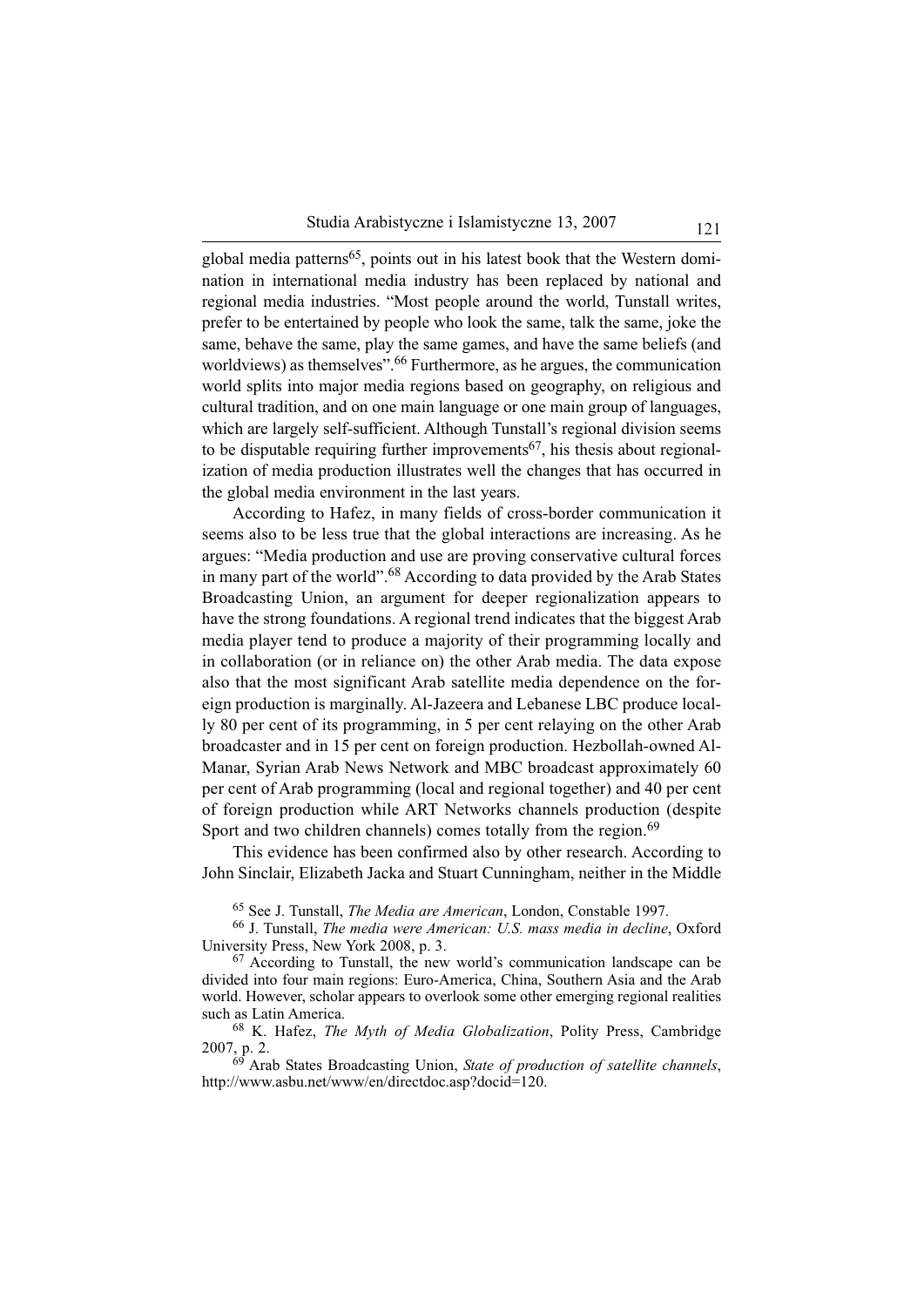East, nor in Asia, nor even in Latin America, where the American influence was consider as relevant, do Western television programmes dominate.<sup>70</sup> Furthermore, as many studies have exposed, television is now more influenced by regional centres as Saudi Arabia, Egypt Brazil, Mexico or India that forces to reconsider, reinterpret and research all notions of cultural imperialism, hegemony and globalism within the world's mediascape.<sup>71</sup>

#### **Conclusion**

The aim of this paper was to explore the factors influencing the Arab media in the so-called Information Age. A study of specific conditions prevailing within this sphere exhibits a distinctive and complex regional media reality balancing between the commercial tasks and political limitations. On the one hand, the Arab media seek for adjusting themselves to the commercial requirements of the new global media industry. On the other, the political context that shapes, influences and restricts the this sphere still plays the relevant role in the regional mediascape.

Specific nature of Arab media environment forces also to critically reconsider the character of liberalization (or as many scholars claim, democratization) of Arab media reality. Instead, a particular interplay of political, political-economic and socio-cultural contexts at both regional and global stages indicates a consequent consolidation of regional mediascape. This sphere, spread between various market-oriented practices and led by political and societal values that express a particular socio-cultural context, appears to be a unique experience in the global media sphere. Moreover, although the Arab media are still seen as a tool for achieving various political goals, they also have contributed relevantly to the socio-cultural practices in the recent years.

Such an impact is particularly evident in relation to the Arab public sphere. Through a new logic introduced by Qatari channel Al-Jazeera, the

<sup>70</sup> See J. Sinclair, E. Jacka, S. Cunningham, "Peripheral Vision", in J. Sinclair, E. Jacka and S. Cunningham (Eds), *New Patterns in Global Television: Peripheral Vision*, Oxford University Press, Oxford 1996.

<sup>71</sup> See J. Galtung, R.C. Vincent, *Global Glasnost: Toward a New World Information and Communication Order?*, Hampton, Cresskill (NJ) 1992; J. Curran, M.J. Park, op.cit.; D. Yong Jin, "Reinterpretation of cultural imperialism: emerging domestic market vs continuing US dominance".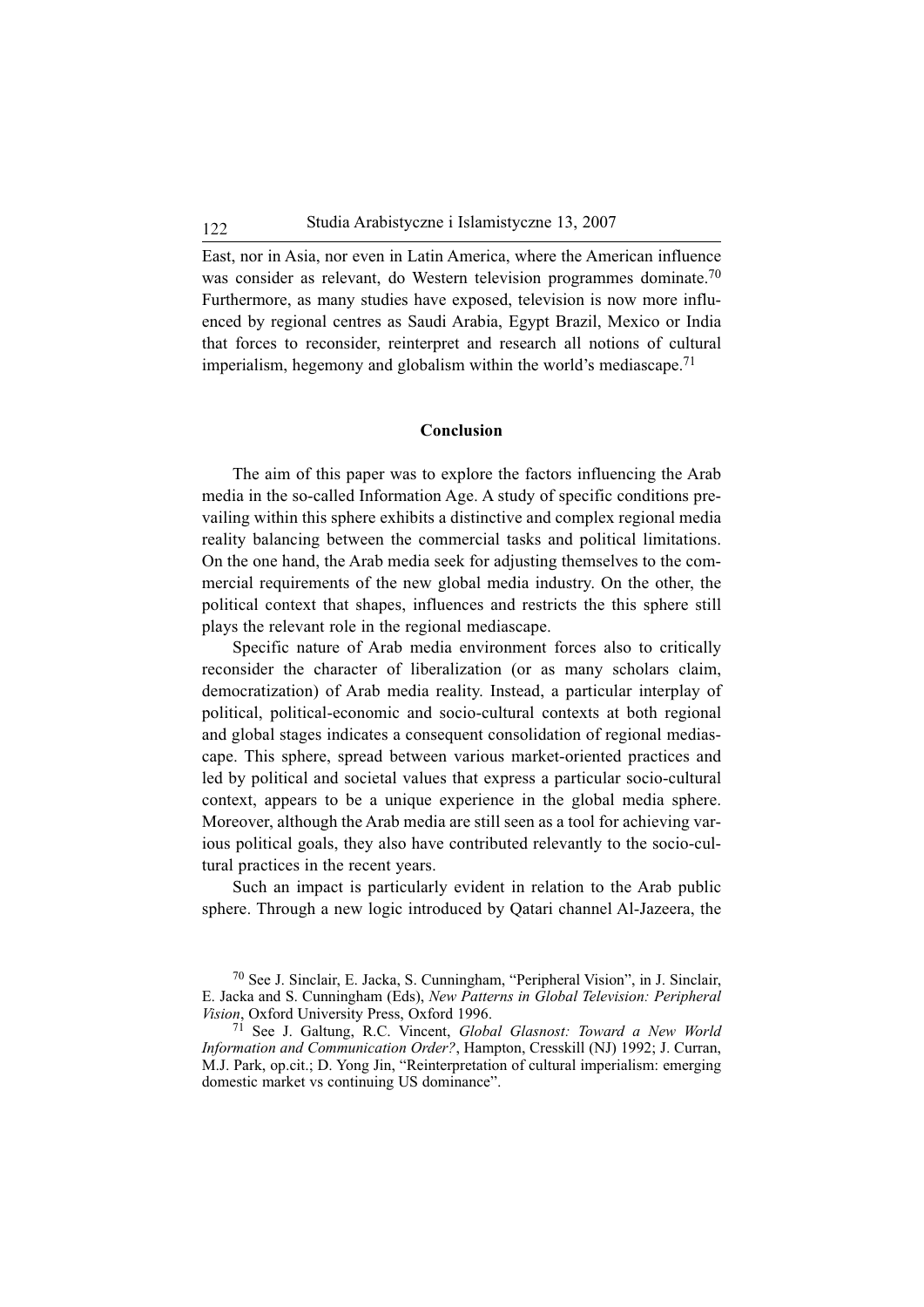Arab media consequently challenge this sphere. As commonly agreed, it is still too early to consider it in terms of Habernasian concept. It seems even more appropriate to seek for a new unique idea of the societal practices mediated by the media, that would take into consideration the end of global world's communication peripheries. Nonetheless, it seems also clear that through the Arab media appeal to the regional public, this media contribute to what can be called the new satellite pan-Arabism.

Nevertheless, although Arab media might be seen as an expression of new unification project, this pan-Arabism paradoxically leads to division rather than to consolidation of the Arab audiences. The further analysis of the new media unification projects exhibit a progressive fragmentarization of the Arab public, enforced by the new satellite channels and the remarkable differences in media freedom between various types of media. In this light, the situation that emerges seems also to be unique. On the one hand, the Arab media, especially the pan-Arab news outlets, bring the Arab audience together proposing the new quality of journalism. This journalism, although still remarkably linked to the political environment, has been able to introduce the new trend of covering the regional events, basing on participation of the public, investigative orientation and more critical approach. Providing the alternative perspective, the new Arab media attracts their audiences' attention through a higher degree of independence, their mass-orientation, linkage to the particular set of values and a strong interest in the life of ordinary Arabs (and not only of the Arab regimes). On the other hand, a development of the Arab mediascape in the last ten years has led to the situation in which these media, covering different dimensions of the Arab daily lives has contributed to the fragmentarization of the Arab public sphere. Although Al-Jazeera and Al-Arabiya are still the widest watched stations in the region, their popularity is incessantly challenged by new, more localized and thematic, satellite channels.

Despite these new trends, a reconfiguration of Arab media as well as their impact on the regional public, indicate a particular character of the regional mediascape. This implies the closer attention that has to be put on the new dimension of the world's communication order. As many studies have exposed, the general trend within this mediascape points out a gradual disappearance of the global communication village based upon the Western hegemony. Instead, this environment seems to become a multi-structured global 'metropolis' with the growing and more and more influential media 'districts' such us Arab, European, Asian, Australian, Latin or Northern American. These distinctive media realities, although interconnected among themselves in their technological dimension, maintain and seek to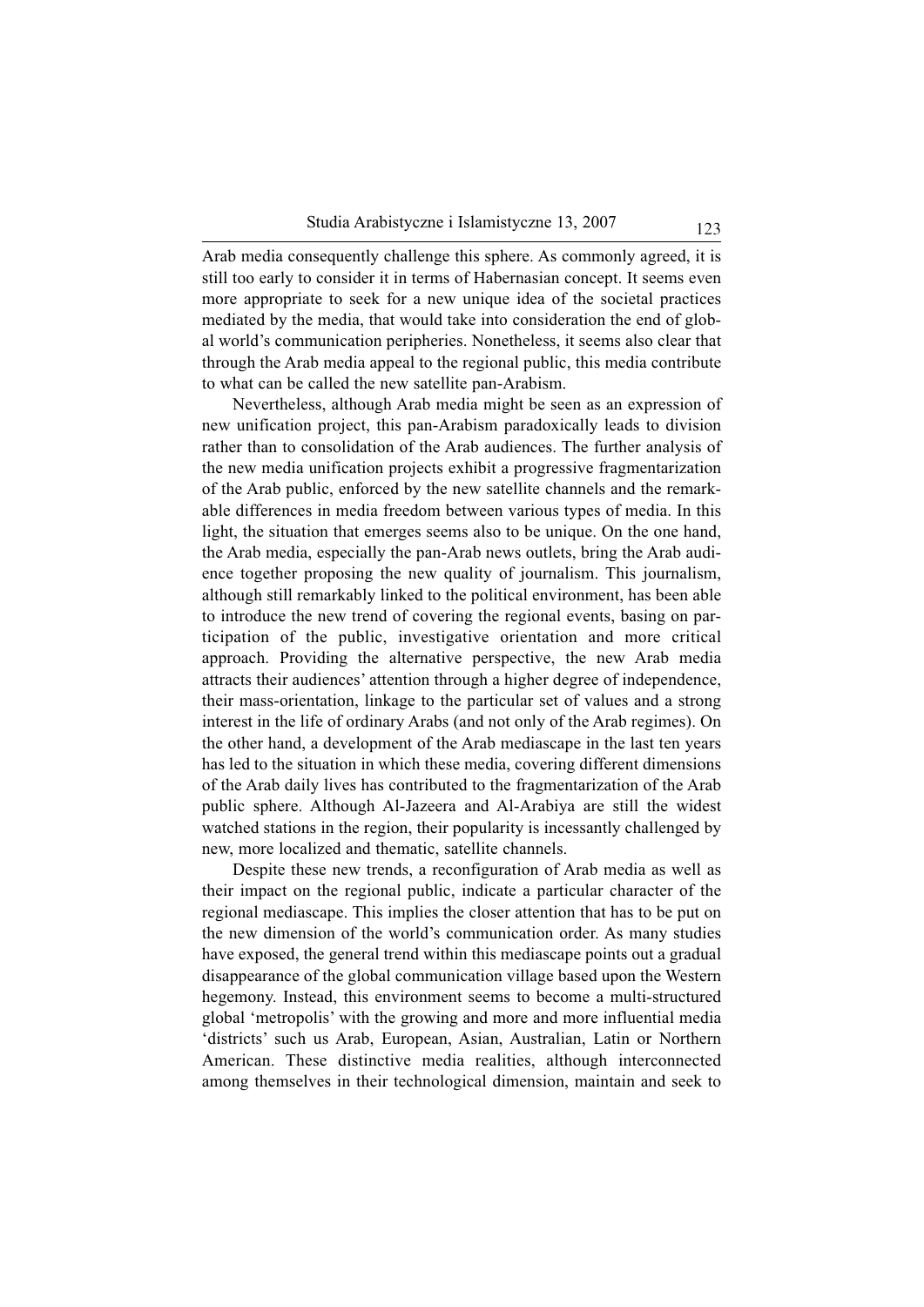preserve their own professional logic and identity. In order to understand the new world's media structure further research on regional emerging communication realities seem thusto be particularly needed. As Hafez questions: "How is one to interpret the fact that while nowadays a significant chunk of humanity has the technology to access foreign broadcasters at its disposal, it almost never makes use of it?"

#### **References**

Abdelrahman, A. (1989), *Studies in Egyptian and Arab Press: Current Issues*. Cairo: Al-Arabi.

Abu Bakr, Y. et al. (1985), *Development of communication in the Arab states – Needs and priorities*, Paris: UNESCO.

Alterman, J.B. (1999), "Transnational media and social change in the Arab world", *tbsjournal.com*, Spring.

Amin, H. (2002), *Freedom as a Value in Arab Media: Perceptions and Attitudes Among Journalists*, "Political Communication", 19, pp. 125-135.

Arab States Broadcasting Union (2003), *State of production of satellite channels*, http://www.asbu.net/www/en/directdoc.asp?docid=120.

Artz, L. (2003), *Globalization, Media, Hegemony and Social Class*, in L. Artz and Y. Kamalipour (Eds), *Globalization of Corporate Media Hegemony*, Albany, New York: State University of New York Press.

Artz L. and Y. Kamalipour (2003), (Eds), *Globalization of Corporate Media Hegemony*, Albany, New York: State University of New York Press,

Artz L. and Y. Kamalipour (2006), (Eds), *The Media Globe: Trends in International Mass Media*, New York: Rowman and Littlefield.

Boyd, D. (2001), *Broadcasting in the Arab World: A Survey of the Electronic Media in the Middle East,* Ames: Iowa State University Press.

Chakravartty, P. and Y. Zhao (2007), (Ed), *Global Communications: Toward a Transcultural Political Economy*, New York: Rowman and Littlefield.

Couldry, N. (2007), *Researching Media Internationalization: Comparative Media Research as if We Really Meant It*, "Global Media and Communication" 3, pp. 247-250.

Curran, J. and M.J. Park (2000), (Eds), *De-westernizing media studies*, London: Routledge.

Da Lage, O. (2005), *The Politics of Al Jazeera or the Diplomacy of Doha*, in M. Zayani (Ed). *The Al Jazeera Phenomenon: Critical Perspectives on New Arab Media*, London: Pluto Press.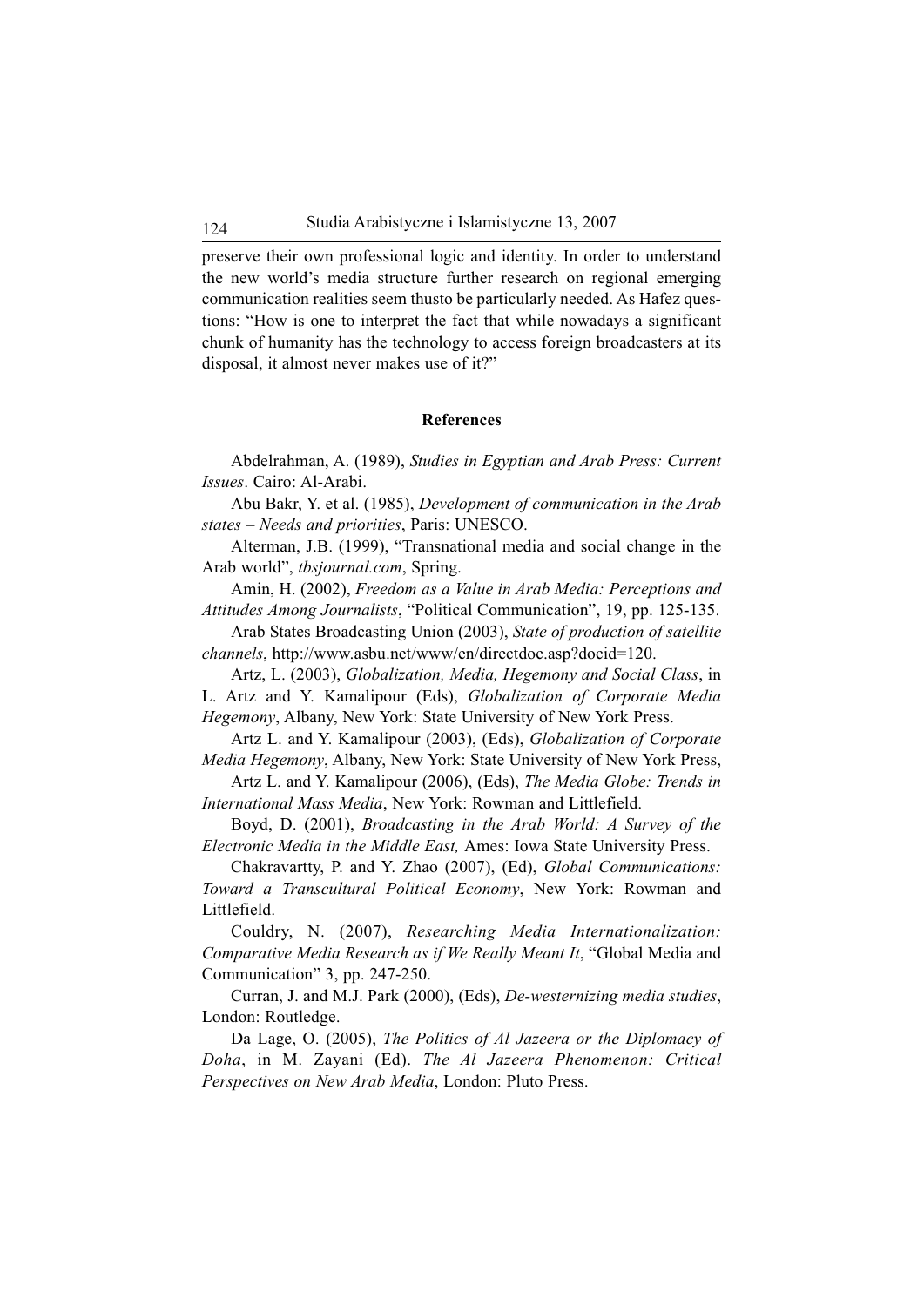Della Ratta, D. (2005), *Al Jazeera: Media e società arabe nel nuovo millenio*, Milan: Mondadori,

El Gody, A. (2007), *New Media, New Audience, New Topics, New Forms of Censorship*, in P. Seib, (Ed.), *New Media and the Middle East*. New York: Palgrave.

El Nawawy, M. and A. Iskandar (2002), *Al Jazeera: How the Free Arab News Network Scooped the World and Changed the Middle East*, Boulder (CO): Westview Press.

El Nawawy, M. and A. Iskandar (2002), *The Minotaur of "Contextual Objectivity". War coverage and the pursuit of accuracy with appeal*, tbsjournal.com, Fall/Winter.

El Sherif, M. (1980), *The Arab attitude to mass media*, "Intermedia" 8 (2):28-29.

Galtung, J, and R.C. Vincent (1992), *Global Glasnost: Toward a New World Information and Communication Order?* Cresskill (NJ): Hampton.

Hafez, K. (2001), (Ed), *Mass Media, Politics and Society*, Creskill (NJ): Hampton Press.

Hafez, K. (2007), *The Myth of Media Globalization*, Cambridge: Polity Press.

Hammond, A. (2007), *Saudi Arabia's Media Empire: keeping the masses at home*, *arabmediasociety.com*, October.

Huang, C. (2004), *Transitional Media vs. Normative Theories: Schramm, Altschull, and China*, "Journal of Communication" 53, pp. 444- 459.

Internet World Stats (2007), *Internet Usage in the Middle East. Middle East Internet Usage & Population Statistics*, http://www.internetworldstats.com.

Iskandar, A. (2007), *Lines in the Sand: Problematizing Arab Media in the Post-Taxonomic Era*, arabmediasociety.com, May.

Jarrah, N. (2008), "The rise and decline of London as a pan-Arab media hub", arabmediasociety.com, January 2008.

Kirchner, H. (2001), *Internet in the Arab World: A Step Towards "Information Society"?*, in K. Hafez (Ed.), *Mass Media, Politics and Society*, Creskill (NJ): Hampton Press.

Kraidy, M.M and J.F. Khalil (2006), *The Middle East: Transnational Arab Television*, in L. Artz, and Y.R. Kamalipour (Eds). *The Media Globe: Trends in International Mass Media*. New York: Rowman and Littlefield.

Kraidy, M.M. (2005). *Hybridity, or the Cultural Logic of Globalization*. Philadelphia: Temple University Press.